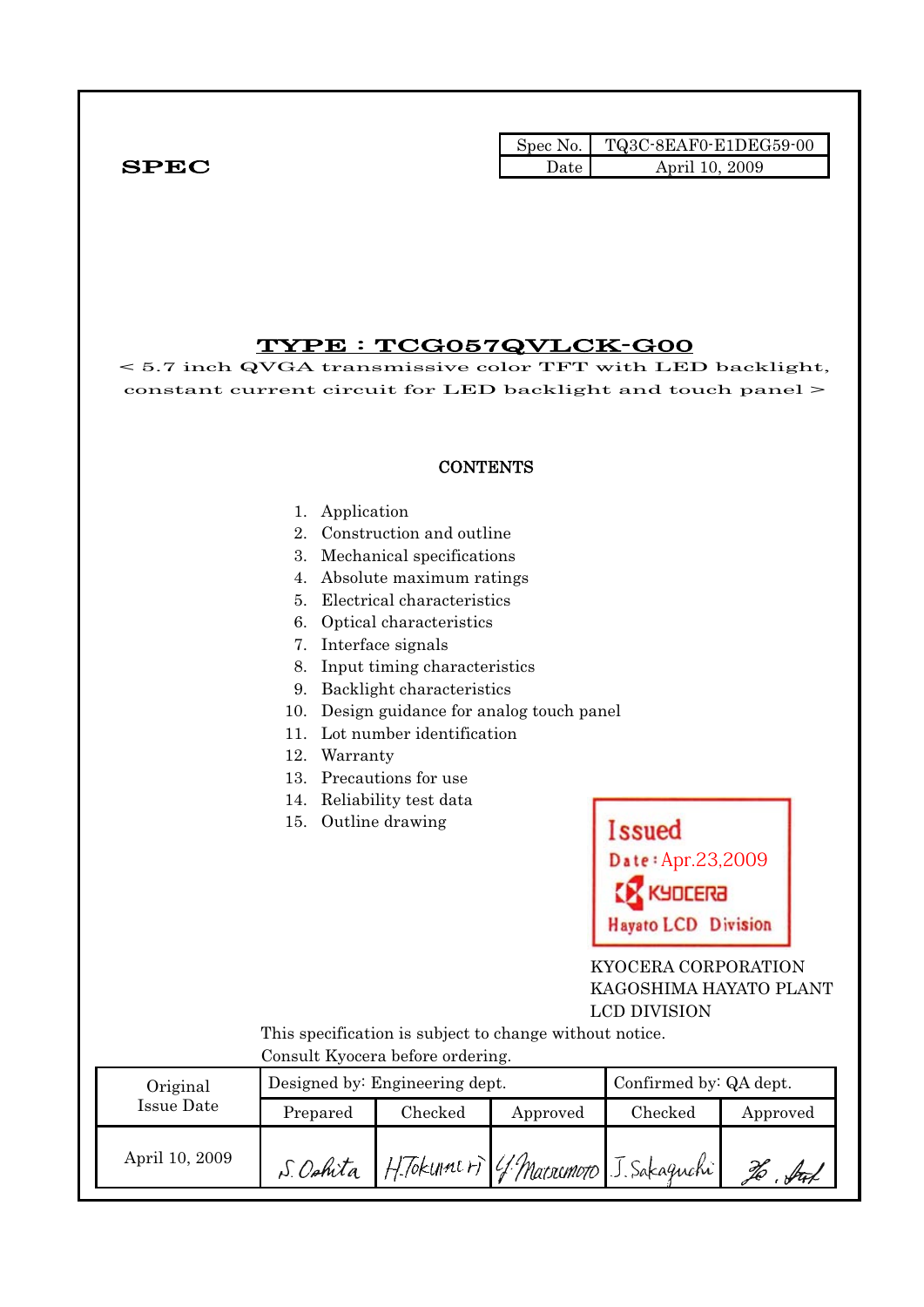| Spec No.              | Part No.        | Page |
|-----------------------|-----------------|------|
| TQ3C-8EAF0-E1DEG59-00 | TCG057QVLCK-G00 |      |

## Warning

- 1. This Kyocera LCD module has been specifically designed for use only in electronic devices and industrial machines in the area of audio control, office automation, industrial control, home appliances, etc. The module should not be used in applications where the highest level of safety and reliability are required and module failure or malfunction of such module results in physical harm or loss of life, as well as enormous damage or loss. Such fields of applications include, without limitation, medical, aerospace, communications infrastructure, atomic energy control. Kyocera expressly disclaims any and all liability resulting in any way to the use of the module in such applications.
- 2. Customer agrees to indemnify, defend and hold Kyocera harmless from and against any and all actions, claims, damages, liabilities, awards, costs, and expenses, including legal expenses, resulting from or arising out of Customer's use, or sale for use, or Kyocera modules in applications.

## Caution

1. Kyocera shall have the right, which Customer hereby acknowledges, to immediately scrap or destroy tooling for Kyocera modules for which no Purchase Orders have been received from the Customer in a two-year period.

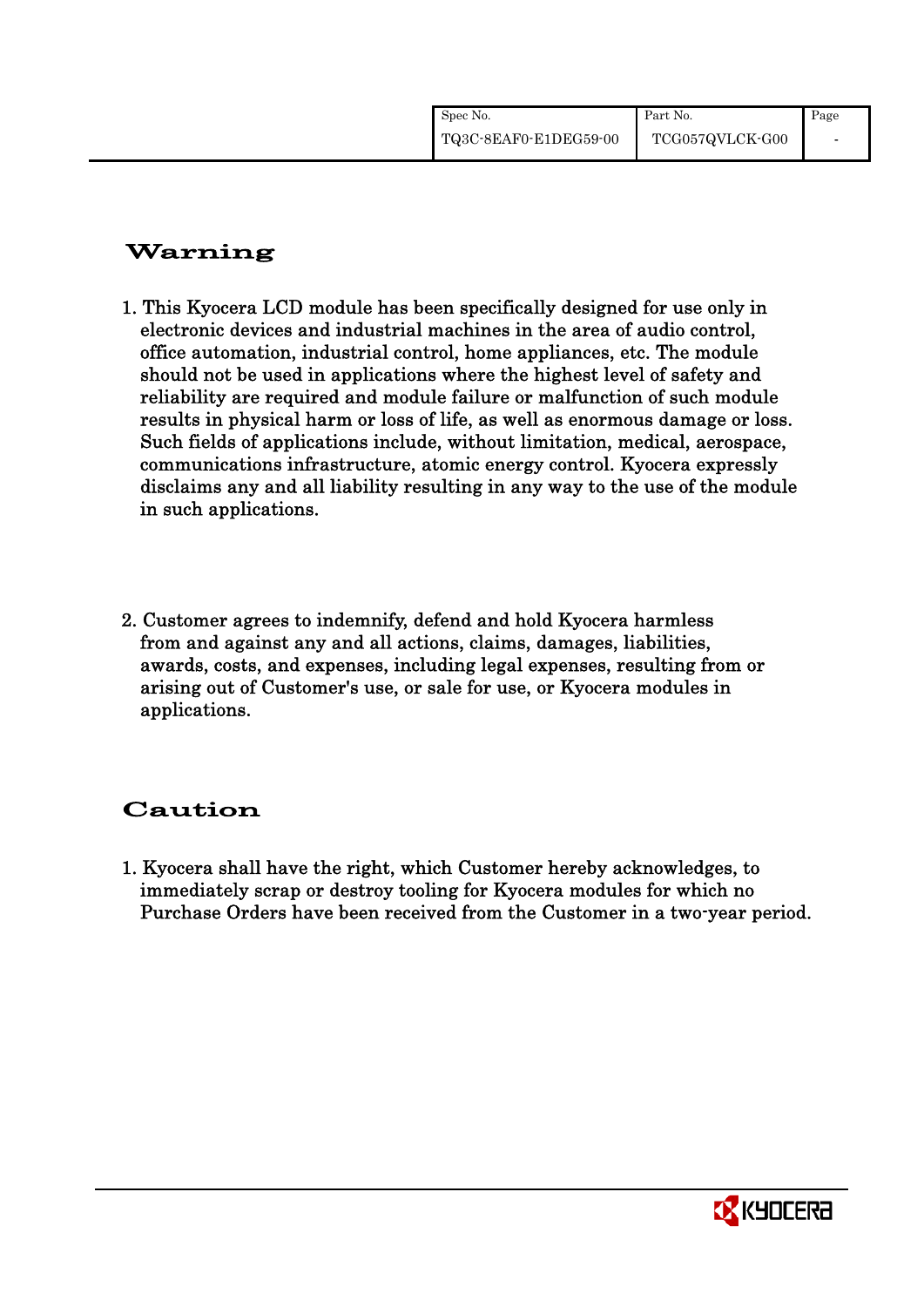|                  |                      |                                 |  | ${\rm Spec}$ No. |                                                    | $\operatorname{Part}$ No. |                                         | Page |
|------------------|----------------------|---------------------------------|--|------------------|----------------------------------------------------|---------------------------|-----------------------------------------|------|
|                  |                      |                                 |  |                  | ${\bf TQ3C\text{-}SEAF0\text{-}E1DEG59\text{-}00}$ |                           | $\operatorname{TCG057QVLCK\text{-}G00}$ |      |
|                  |                      |                                 |  |                  | Revision record                                    |                           |                                         |      |
|                  | Date                 | Designed by : Engineering dept. |  |                  |                                                    | Confirmed by : QA dept.   |                                         |      |
|                  |                      | Prepared                        |  | $\rm Checked$    | Approved                                           | $\rm Checked$             | Approved                                |      |
|                  |                      |                                 |  |                  |                                                    |                           |                                         |      |
|                  |                      |                                 |  |                  |                                                    |                           |                                         |      |
| ${\rm Rev. No.}$ | $\rm{\textbf{Date}}$ | Page                            |  |                  | $\label{eq:2} \textbf{Descriptions}$               |                           |                                         |      |
|                  |                      |                                 |  |                  |                                                    |                           |                                         |      |
|                  |                      |                                 |  |                  |                                                    |                           |                                         |      |
|                  |                      |                                 |  |                  |                                                    |                           |                                         |      |
|                  |                      |                                 |  |                  |                                                    |                           |                                         |      |
|                  |                      |                                 |  |                  |                                                    |                           |                                         |      |
|                  |                      |                                 |  |                  |                                                    |                           |                                         |      |
|                  |                      |                                 |  |                  |                                                    |                           |                                         |      |
|                  |                      |                                 |  |                  |                                                    |                           |                                         |      |
|                  |                      |                                 |  |                  |                                                    |                           |                                         |      |
|                  |                      |                                 |  |                  |                                                    |                           |                                         |      |
|                  |                      |                                 |  |                  |                                                    |                           |                                         |      |
|                  |                      |                                 |  |                  |                                                    |                           |                                         |      |
|                  |                      |                                 |  |                  |                                                    |                           |                                         |      |
|                  |                      |                                 |  |                  |                                                    |                           |                                         |      |
|                  |                      |                                 |  |                  |                                                    |                           |                                         |      |
|                  |                      |                                 |  |                  |                                                    |                           |                                         |      |
|                  |                      |                                 |  |                  |                                                    |                           |                                         |      |
|                  |                      |                                 |  |                  |                                                    |                           |                                         |      |
|                  |                      |                                 |  |                  |                                                    |                           |                                         |      |
|                  |                      |                                 |  |                  |                                                    |                           |                                         |      |
|                  |                      |                                 |  |                  |                                                    |                           |                                         |      |
|                  |                      |                                 |  |                  |                                                    |                           |                                         |      |
|                  |                      |                                 |  |                  |                                                    |                           |                                         |      |
|                  |                      |                                 |  |                  |                                                    |                           |                                         |      |
|                  |                      |                                 |  |                  |                                                    |                           |                                         |      |
|                  |                      |                                 |  |                  |                                                    |                           |                                         |      |
|                  |                      |                                 |  |                  |                                                    |                           |                                         |      |
|                  |                      |                                 |  |                  |                                                    |                           |                                         |      |
|                  |                      |                                 |  |                  |                                                    |                           |                                         |      |
|                  |                      |                                 |  |                  |                                                    |                           |                                         |      |
|                  |                      |                                 |  |                  |                                                    |                           |                                         |      |
|                  |                      |                                 |  |                  |                                                    |                           |                                         |      |
|                  |                      |                                 |  |                  |                                                    |                           |                                         |      |

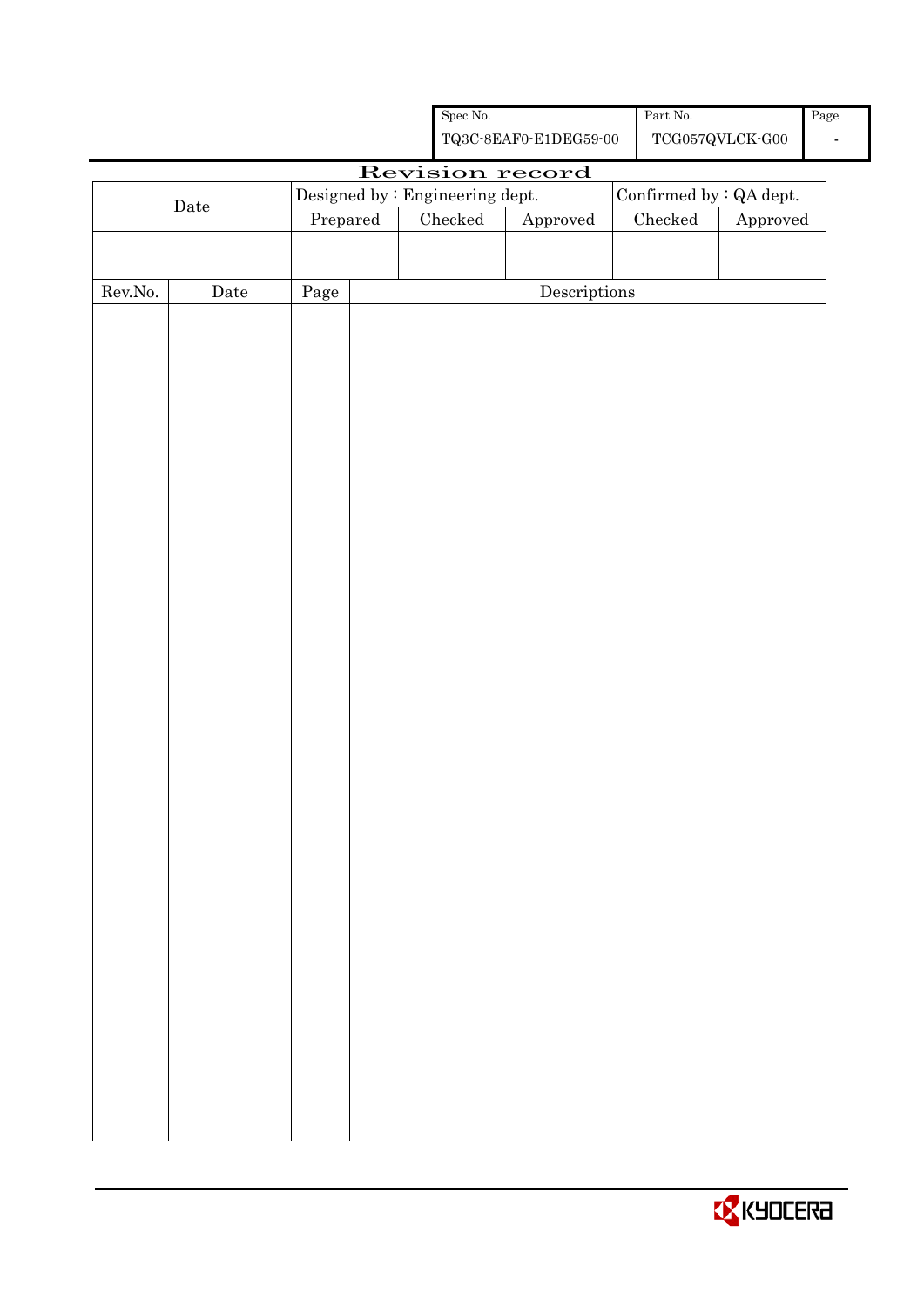## 1. Application

This document defines the specification of TCG057QVLCK-G00. (RoHS Compliant)

## 2. Construction and outline

| LCD.               | : Transmissive color dot matrix type TFT                                                               |
|--------------------|--------------------------------------------------------------------------------------------------------|
| Backlight system   | : LED                                                                                                  |
| Polarizer          | $\therefore$ Glare treatment                                                                           |
| Additional circuit | : Timing controller, Power supply $(3.3V)$ input)<br>(with constant current circuit for LED Backlight) |
| Touch panel        | : Analog type, Non-Glare treatment                                                                     |

## 3. Mechanical specifications

#### 3-1. LCD

| <b>Item</b>                        | Specification                                          | Unit |
|------------------------------------|--------------------------------------------------------|------|
| Outline dimensions<br><sup>1</sup> | $144(W)\times(104.8)(H)\times14.5(D)$                  | mm   |
| Active area                        | $115.2(W)\times86.4(H)$<br>(14.4cm/5.7 inch(Diagonal)) | mm   |
| Dot format                         | $320 \times (B, G, R)(W) \times 240(H)$                | dot  |
| Dot pitch                          | $0.12(W)\times0.36(H)$                                 | mm   |
| 2)<br>Base color                   | Normally White                                         |      |
| Mass                               | 220                                                    | g    |

1) Projection not included. Please refer to outline for details.

2) Due to the characteristics of the LCD material, the color varies with environmental temperature.

#### 3-2. Touch panel

| Item                   | Specification                        | Unit |
|------------------------|--------------------------------------|------|
| Input                  | Radius-0.8 stylus or Finger          |      |
| <b>Actuation Force</b> | $0.5 \pm 0.3$                        | N    |
| Transmittance          | Typ. 80                              | $\%$ |
| Surface hardness       | Pencil hardness 2H or more according |      |

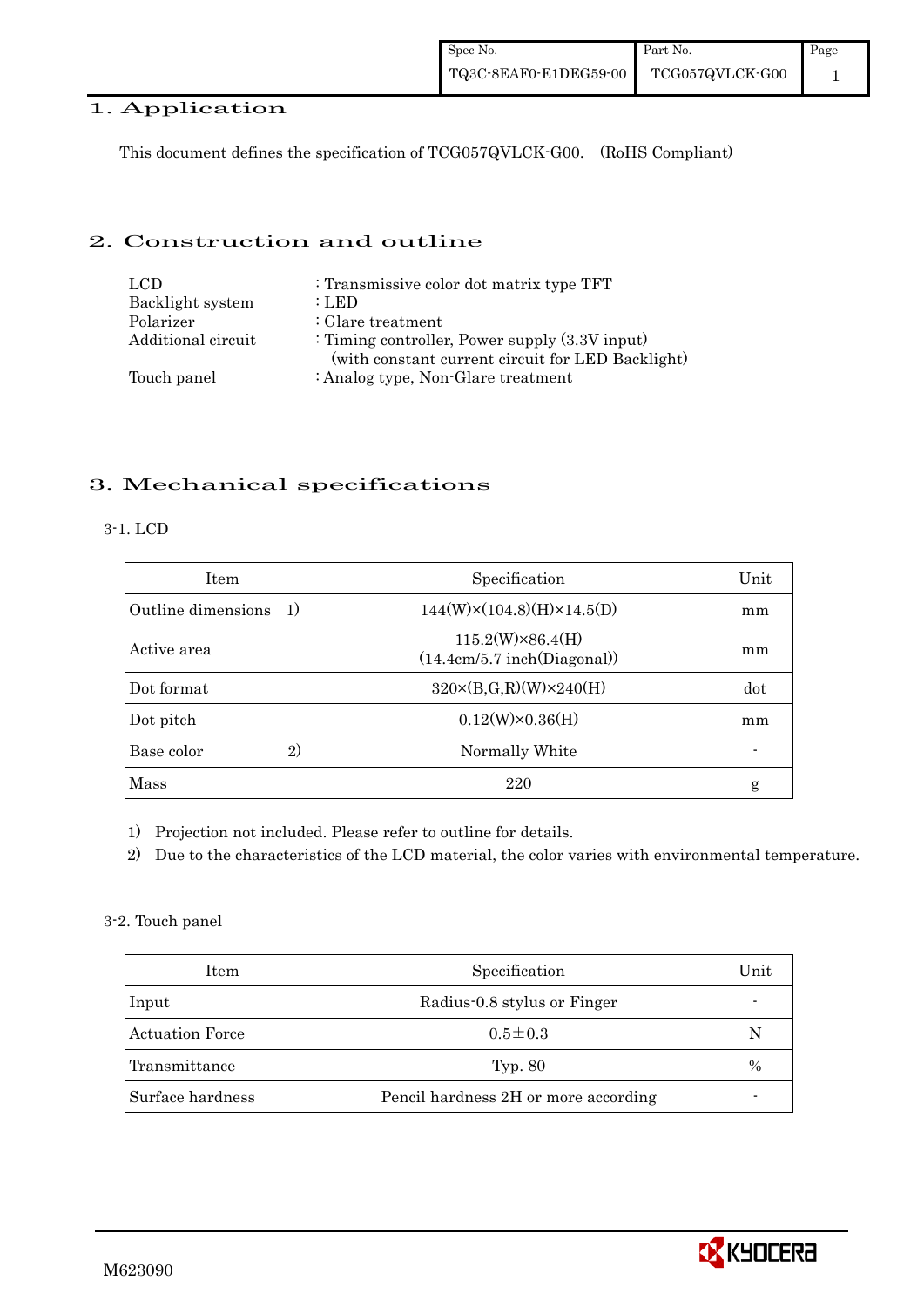## 4. Absolute maximum ratings

| <b>Item</b>                    | Symbol           | Min.     | Max.          | Unit |
|--------------------------------|------------------|----------|---------------|------|
| Supply voltage for logic       | $\rm V_{DD}$     | $\theta$ | 4.0           |      |
| Input signal voltage           | $\rm V_{\rm IN}$ | $-0.3$   | 6.0           |      |
| Supply voltage for backlight   | $\rm V_{IN}B$    | 0        | 6.0           |      |
| Backlight ON-OFF               | <b>BLEN</b>      |          | $\rm V_{IN}B$ |      |
| Brightness adjust voltage      | VBRT             |          | $\rm V_{IN}B$ |      |
| Supply voltage for touch panel | $\rm V_{TP}$     | 0        | 6.0           |      |
| Input current of touch panel   | $_{\rm ITP}$     |          | 0.5           | mA   |

4-1. Electrical absolute maximum ratings

1) Input signal : CK,  $R0 \sim R5$ ,  $G0 \sim G5$ ,  $B0 \sim B5$ ,  $H<sub>SYNC</sub>$ ,  $V<sub>SYNC</sub>$ ,  $ENAB$ ,  $R/L$ ,  $U/D$ 

#### 4-2. Environmental absolute maximum ratings

| Item                  |              | Symbol                   | Min.  | Max. | Unit      |
|-----------------------|--------------|--------------------------|-------|------|-----------|
| Operating temperature |              | Top                      | $-20$ | 70   | $\circ$ C |
| Storage temperature   | $\mathbf{2}$ | <b>T</b> <sub>STO</sub>  | $-30$ | 80   | $\circ$ C |
| Operating humidity    | 3)           | Hop                      | 10    | 4)   | %RH       |
| Storage humidity      | 3)           | <b>H</b> <sub>sto</sub>  | 10    | 4.   | %RH       |
| Vibration             |              | $\overline{\phantom{a}}$ | 5)    | 5)   |           |
| Shock                 |              |                          | 6)    | 6)   |           |

- 1) Operating temperature means a temperature which operation shall be guaranteed. Since display performance is evaluated at 25°C, another temperature range should be confirmed.
- 2) Temp. =  $-30^{\circ}$ C $<$ 48h, Temp. =  $80^{\circ}$ C $<$ 168h Store LCD at normal temperature/humidity. Keep them free from vibration and shock. An LCD that is kept at a low or a high temperature for a long time can be defective due to other conditions, even if the low or high temperature satisfies the standard. (Please refer to "Precautions for Use" for details.)
- 3) Non-condensing
- 4) Temp. $\leq 40^{\circ}$ C, 85%RH Max.
	- Temp.  $>40^{\circ}$ C, Absolute humidity shall be less than 85%RH at 40°C.
- 5)

| Frequency       | $10\sim$ 55 Hz    | Acceleration value           |
|-----------------|-------------------|------------------------------|
| Vibration width | $0.15$ mm         | $(0.3 \sim 9 \text{ m/s}^2)$ |
| Interval        | $10 - 55 - 10$ Hz | 1 minutes                    |

 2 hours in each direction X, Y, Z (6 hours total) EIAJ ED-2531

6) Acceleration: 490 m/s2, Pulse width: 11 ms 3 times in each direction:  $\pm X$ ,  $\pm Y$ ,  $\pm Z$ EIAJ ED-2531

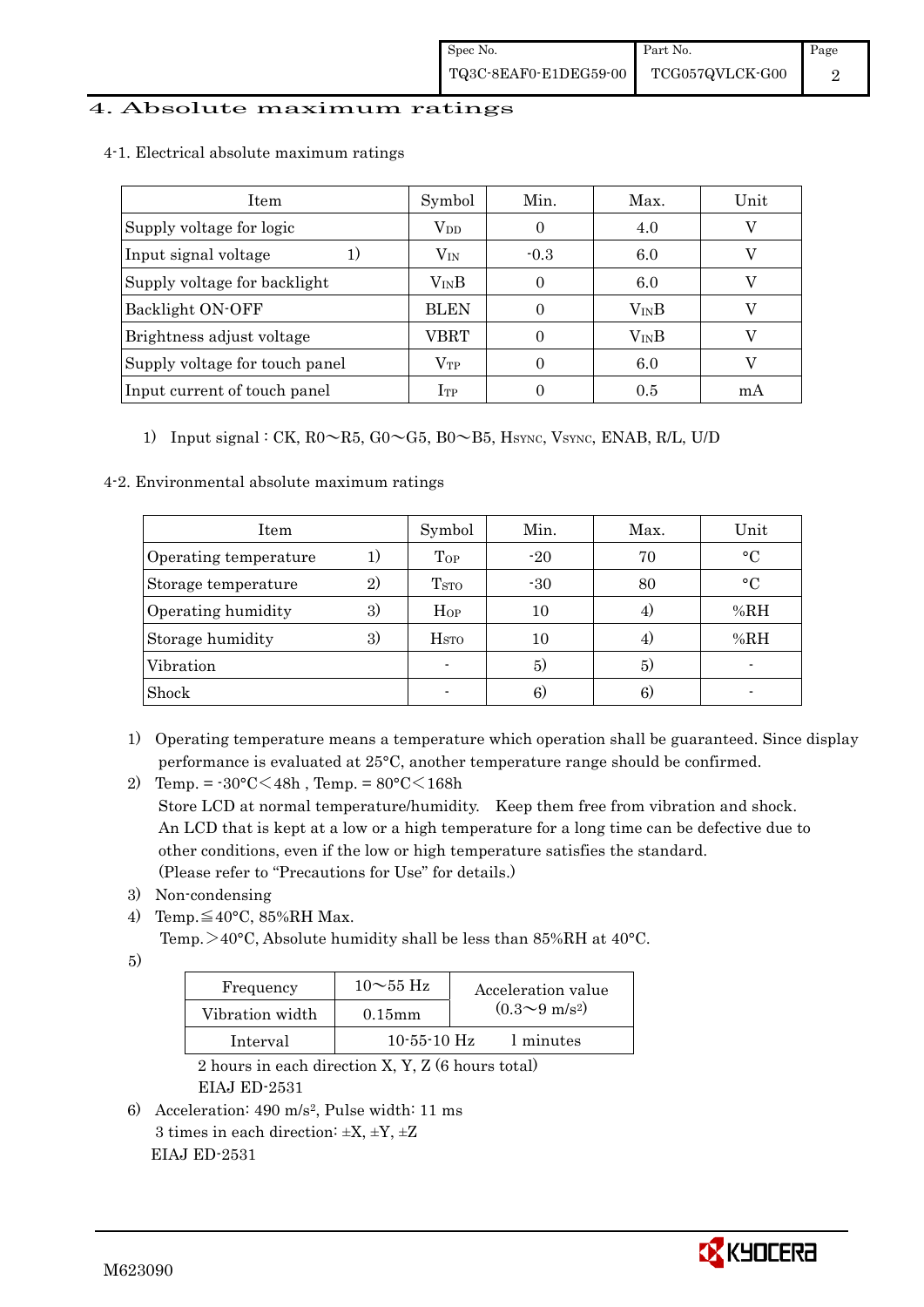## 5. Electrical characteristics

#### 5-1. LCD

|                                 |                 |                |                    |      | Temp. = $-20 \sim 70$ °C |                |
|---------------------------------|-----------------|----------------|--------------------|------|--------------------------|----------------|
| Item                            | Symbol          | Condition      | Min.               | Typ. | Max.                     | Unit           |
| Supply voltage<br>1)            | $V_{DD}$        | $\overline{a}$ | 3.0                | 3.3  | 3.6                      | $\overline{V}$ |
| Current consumption             | $_{\rm{LDD}}$   | 2)             |                    | 60   | 80                       | mA             |
| Permissive input ripple voltage | $\rm V_{RP}$    | $\overline{a}$ |                    |      | 100                      | $mVp-p$        |
|                                 | $\rm V_{II}$    | "Low" level    | $\Omega$           |      | $0.3V_{DD}$              | V              |
| 3)<br>Input signal voltage      | V <sub>IH</sub> | "High" level   | 0.7V <sub>DD</sub> |      | $+5.5$                   | V              |

## 1) V<sub>DD</sub>-turn-on conditions



## 2) Display pattern:



3) Input signal : CK,  $R0 \sim R5$ ,  $G0 \sim G5$ ,  $B0 \sim B5$ ,  $H_{\text{SYNC}}$ ,  $V_{\text{SYNC}}$ ,  $ENAB$ ,  $R/L$ ,  $U/D$ 

## 5-2. Touch panel

| <b>Item</b>                    | Specification                             |
|--------------------------------|-------------------------------------------|
| Supply voltage for touch panel | 5.0V                                      |
| Terminal resistance            | $xL \sim xR : 200\Omega \sim 1,000\Omega$ |
|                                | $yU \sim yL : 200\Omega \sim 1,000\Omega$ |
| Linearity                      | less than $\pm 1.5\%$                     |
| Insulation resistance          | 100MΩ or more at DC25V                    |

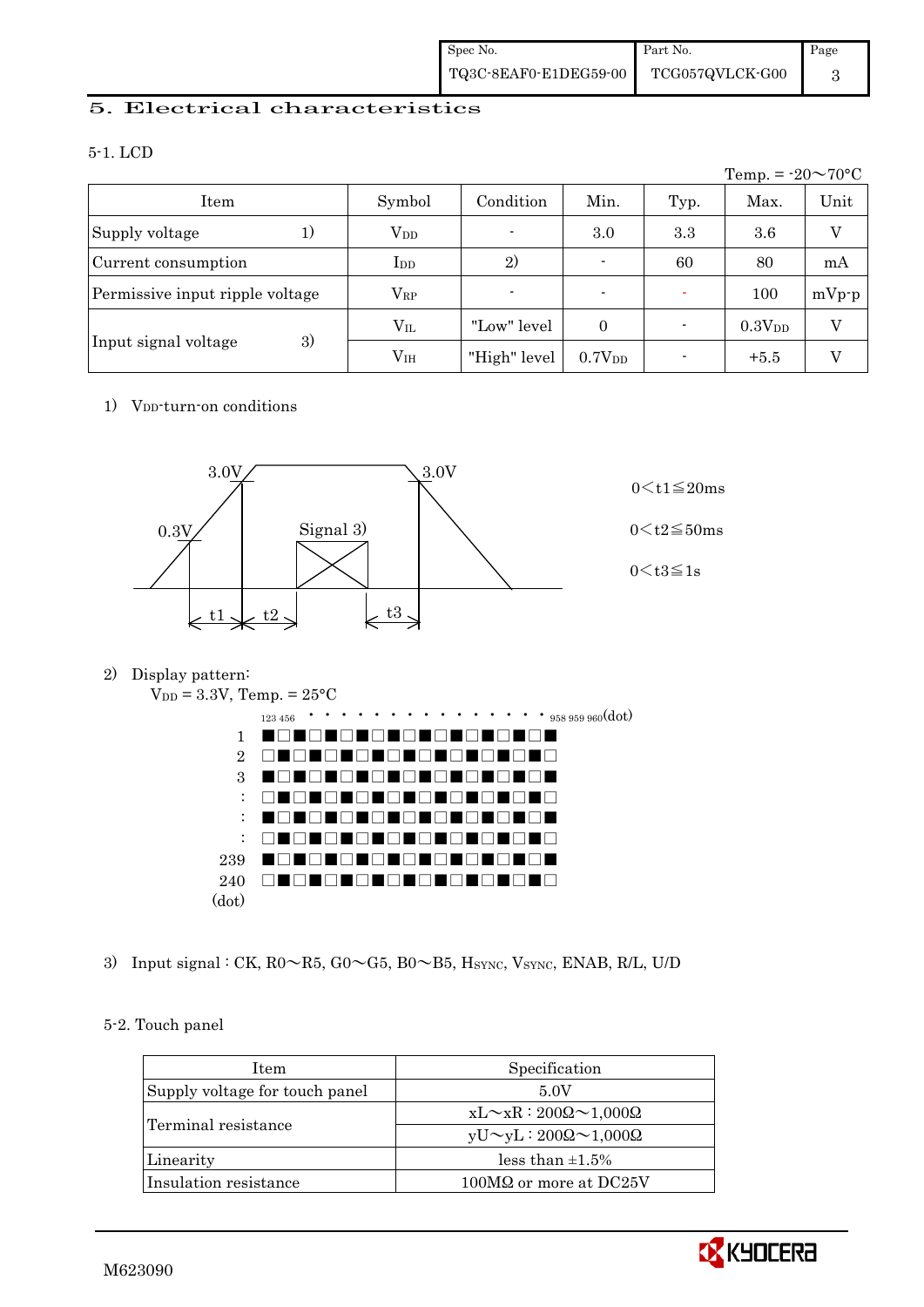## 6. Optical characteristics

Measuring spot =  $\phi$  6.0mm, Temp. = 25°C

| Item                                                                        |       | Symbol         | Condition                   | Min.                     | Typ.   | Max.           | Unit                     |
|-----------------------------------------------------------------------------|-------|----------------|-----------------------------|--------------------------|--------|----------------|--------------------------|
|                                                                             | Rise  | $\tau_r$       | $\theta = \phi = 0^{\circ}$ | $\overline{\phantom{a}}$ | 10     | $\overline{a}$ | ms                       |
| Response time<br>Down                                                       |       | $\tau$ d       | $\theta = \phi = 0^{\circ}$ | $\overline{a}$           | $25\,$ |                | ms                       |
| Viewing angle range<br>View direction<br>$: 12$ o'clock<br>(Gray inversion) |       | $\theta$ upper |                             |                          | 80     |                |                          |
|                                                                             |       | $\theta$ lower | $CR \ge 5$                  |                          | 80     |                | deg.                     |
|                                                                             |       | $\phi$ left    |                             |                          | 80     |                |                          |
|                                                                             |       | $\phi$ RIGHT   |                             | $\overline{\phantom{a}}$ | 80     | $\overline{a}$ | deg.                     |
| Contrast ratio                                                              |       | CR             | $\theta = \phi = 0^{\circ}$ | 300                      | 500    |                | $\overline{\phantom{a}}$ |
| <b>Brightness</b>                                                           |       | L              | IL=25mA/Line                | 200                      | 280    |                | cd/m <sup>2</sup>        |
|                                                                             | Red   | $\mathbf X$    | $\theta = \phi = 0^{\circ}$ | 0.57                     | 0.62   | 0.67           |                          |
|                                                                             |       | y              |                             | 0.31                     | 0.36   | 0.41           |                          |
|                                                                             |       | $\mathbf X$    | $\theta = \phi = 0^{\circ}$ | 0.29                     | 0.34   | 0.39           |                          |
| Chromaticity                                                                | Green | $\mathbf y$    |                             | 0.55                     | 0.60   | 0.65           |                          |
| coordinates                                                                 |       | $\mathbf X$    | $\theta = \phi = 0^{\circ}$ | 0.09                     | 0.14   | 0.19           |                          |
|                                                                             | Blue  | У              |                             | $0.05\,$                 | 0.10   | 0.15           |                          |
|                                                                             |       | $\mathbf X$    | $\theta = \phi = 0^{\circ}$ | 0.29                     | 0.34   | 0.39           |                          |
|                                                                             | White | $\mathbf y$    |                             | 0.31                     | 0.36   | 0.41           |                          |

6-1. Definition of contrast ratio

$$
CR(Contrast ratio) = \frac{Brightness with all pixels "White"}
$$
  
Brightness with all pixels "Black"

#### 6-2. Definition of response time



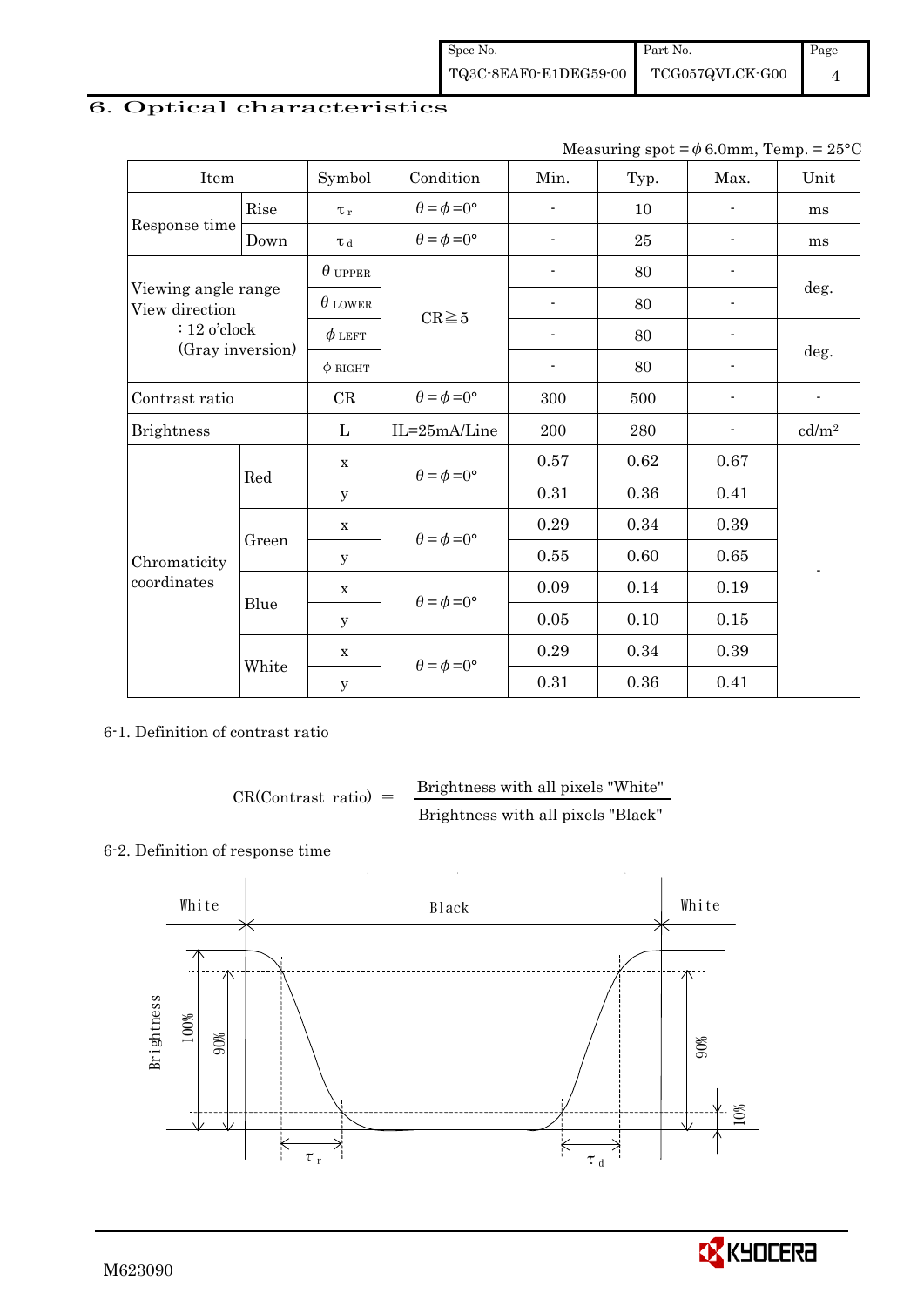

6-4. Brightness measuring points



- 1) Rating is defined on the average in the viewing area. (measured point  $1\sim 5$ )
- 2) Measured 30 minutes after the LED is powered on. (Ambient temp.  $= 25^{\circ}$ C)

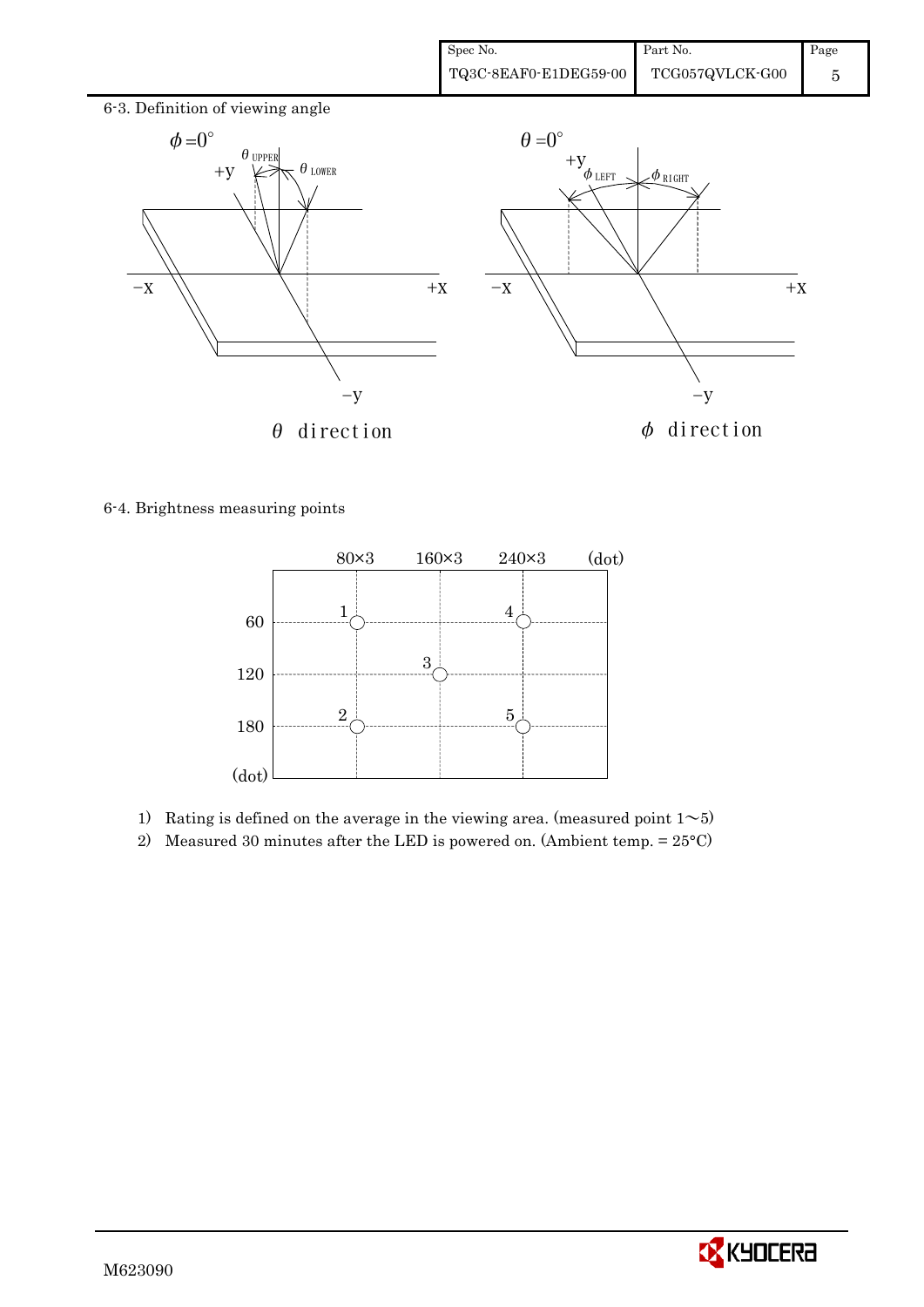# 7. Interface signals

| No.             | Symbol                   | Description                                                                        | $U$ O                    | <b>Note</b> |
|-----------------|--------------------------|------------------------------------------------------------------------------------|--------------------------|-------------|
| $\mathbf{1}$    | <b>GND</b>               | <b>GND</b>                                                                         |                          |             |
| $\overline{2}$  | <b>CK</b>                | Clock signal for sampling each data signal                                         | $\bf I$                  |             |
| 3               | <b>HSYNC</b>             | Horizontal synchronous signal (negative)                                           | $\mathbf I$              |             |
| $\overline{4}$  | <b>V</b> <sub>SYNC</sub> | Vertical synchronous signal (negative)                                             | I                        |             |
| $\overline{5}$  | <b>GND</b>               | <b>GND</b>                                                                         | $\overline{a}$           |             |
| $6\phantom{.}6$ | R <sub>0</sub>           | RED data signal (LSB)                                                              | I                        |             |
| $\overline{7}$  | R1                       | RED data signal                                                                    | I                        |             |
| $8\,$           | $\mathbf{R}2$            | RED data signal                                                                    | $\bf I$                  |             |
| 9               | R3                       | RED data signal                                                                    | I                        |             |
| 10              | R4                       | RED data signal                                                                    | I                        |             |
| 11              | R5                       | RED data signal (MSB)                                                              | I                        |             |
| 12              | <b>GND</b>               | <b>GND</b>                                                                         | $\blacksquare$           |             |
| 13              | G <sub>0</sub>           | GREEN data signal (LSB)                                                            | $\mathbf I$              |             |
| 14              | G <sub>1</sub>           | GREEN data signal                                                                  | $\mathbf I$              |             |
| 15              | G <sub>2</sub>           | GREEN data signal                                                                  | I                        |             |
| 16              | G <sub>3</sub>           | GREEN data signal                                                                  | I                        |             |
| 17              | G <sub>4</sub>           | GREEN data signal                                                                  | I                        |             |
| 18              | G5                       | GREEN data signal (MSB)                                                            | I                        |             |
| 19              | <b>GND</b>               | <b>GND</b>                                                                         |                          |             |
| 20              | B <sub>0</sub>           | BLUE data signal (LSB)                                                             | $\bf I$                  |             |
| 21              | B1                       | BLUE data signal                                                                   | I                        |             |
| 22              | B2                       | BLUE data signal                                                                   | $\mathbf I$              |             |
| 23              | B <sub>3</sub>           | <b>BLUE</b> data signal                                                            | I                        |             |
| 24              | B4                       | BLUE data signal                                                                   | $\mathbf I$              |             |
| 25              | ${\rm B}5$               | BLUE data signal (MSB)                                                             | I                        |             |
| 26              | <b>GND</b>               | <b>GND</b>                                                                         | $\overline{\phantom{a}}$ |             |
| 27              | <b>ENAB</b>              | Signal to settle the horizontal display position (positive)                        | $\mathbf I$              | 1)          |
| 28              | $V_{DD}$                 | 3.3V power supply                                                                  | $\mathbf{r}$             |             |
| 29              | $V_{DD}$                 | 3.3V power supply                                                                  | $\blacksquare$           |             |
| 30              | R/L                      | Horizontal display mode select signal<br>$L: Normal, H: Left / Right reverse mode$ | I                        | 2)          |
| 31              | U/D                      | Vertical display mode select signal<br>H: Normal, L: Up / Down reverse mode        | T                        | 2)          |
| 32              | <b>NC</b>                | No connect                                                                         | Ι                        |             |
| 33              | <b>GND</b>               | <b>GND</b>                                                                         |                          |             |

 ${\rm LCD~connector} ~~:~~08\text{-}6212\text{-}033\text{-}340\text{-}800\text{+} \quad ({\rm ELCO})$ Recommended matching FFC or FPC : 0.5mm pitch

- 
- 

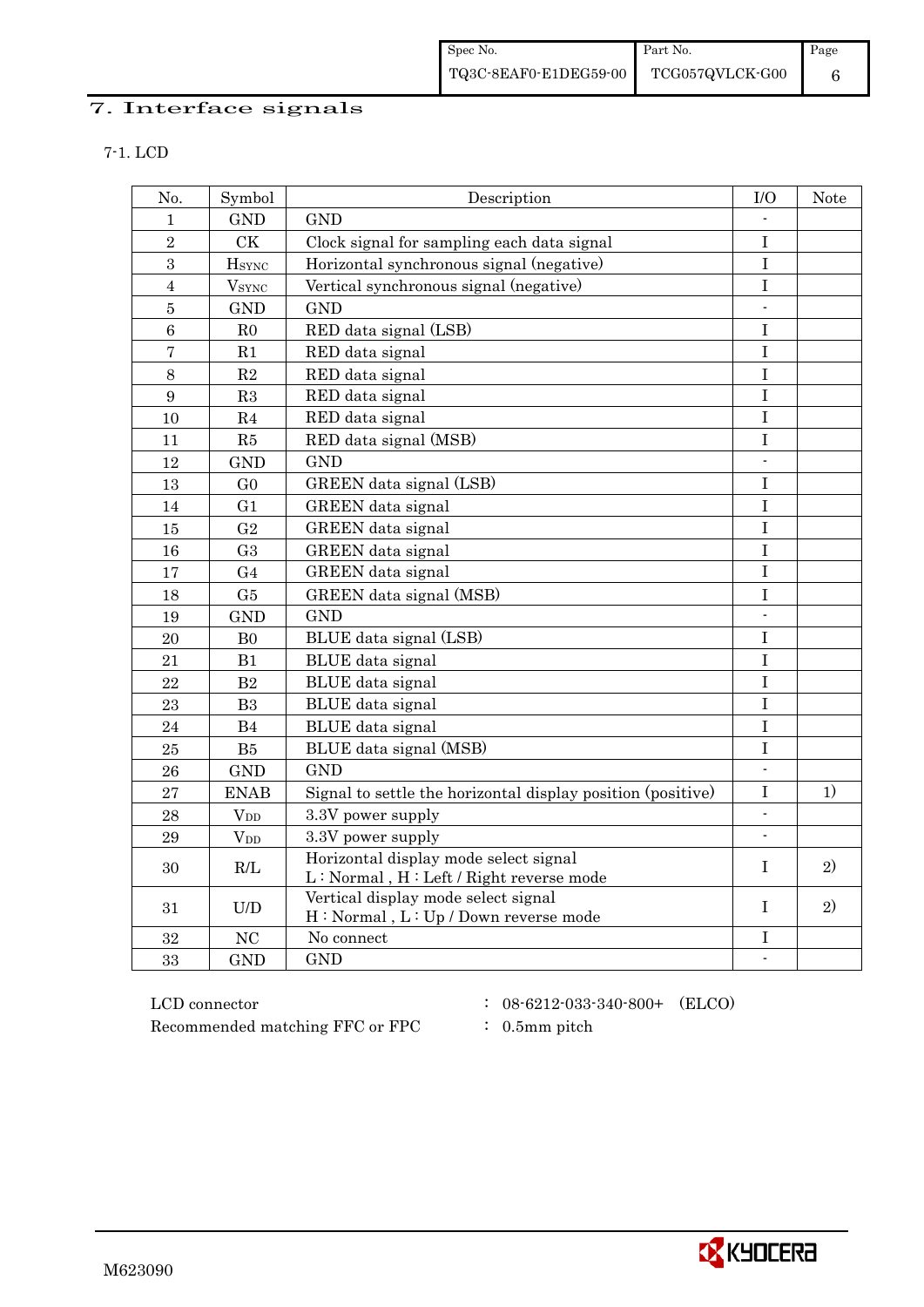| Spec No.              | Part No.        | Page |
|-----------------------|-----------------|------|
| TQ3C-8EAF0-E1DEG59-00 | TCG057QVLCK-G00 |      |

- 1) The horizontal display start timing is settled in accordance with a rising timing of ENAB signal. In case ENAB is fixed "Low", the horizontal start timing is determined. Don't keep ENAB "High" during operation.
- 2)



## 7-2.LED

| No.              | Symbol               | Description                   |  |
|------------------|----------------------|-------------------------------|--|
| $\mathbf{1}$     | $V_{IN}B$            |                               |  |
| $\overline{2}$   | $V_{IN}B$            |                               |  |
| $\boldsymbol{3}$ | $V_{IN}B$            |                               |  |
| $\overline{4}$   | $V_{IN}B$            |                               |  |
| $\overline{5}$   | $V_{IN}B$            | Supply voltage                |  |
| $\,6$            | $V_{IN}B$            |                               |  |
| $\overline{7}$   | $V_{IN}B$            |                               |  |
| 8                | $V_{IN}B$            |                               |  |
| $\boldsymbol{9}$ | <b>BLEN</b>          | Backlight ON-OFF(H:ON, L:OFF) |  |
| $10\,$           | <b>VBRT</b>          | Brightness adjust voltage     |  |
| 11               | $\operatorname{GND}$ |                               |  |
| 12               | <b>GND</b>           |                               |  |
| $13\,$           | GND                  |                               |  |
| 14               | <b>GND</b>           | <b>GND</b>                    |  |
| $15\,$           | GND                  |                               |  |
| 16               | GND                  |                               |  |
| $17\,$           | <b>GND</b>           |                               |  |
| $18\,$           | <b>GND</b>           |                               |  |

 LCD side connector : 08-6212-018-340-800+ (ELCO) Recommended matching connector : 0.5mm pitch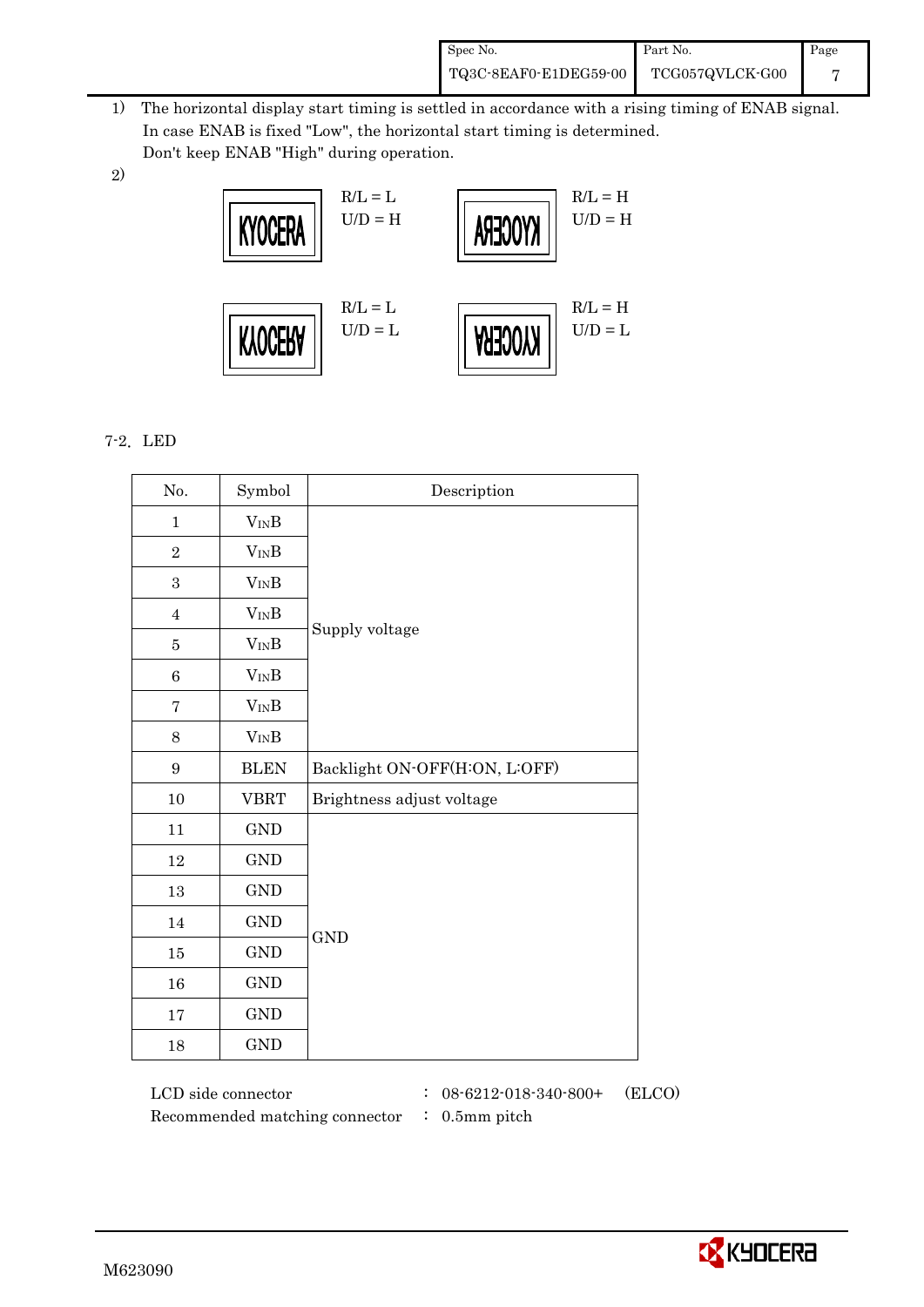## 7-3. Touch panel

| No.            | Symbol | Description      |  |  |
|----------------|--------|------------------|--|--|
|                | yU     | y-Upper terminal |  |  |
| $\overline{2}$ | xL     | x-Left terminal  |  |  |
| 3              | yL     | y-Lower terminal |  |  |
|                | xR     | x-Right terminal |  |  |

| Touch panel side connector                            | $\therefore$ 1.25 mm pitch |       |
|-------------------------------------------------------|----------------------------|-------|
| Recommended matching connector : Series FE, FFS (JST) |                            |       |
|                                                       | $\colon$ KCA-K4R           | (DMC) |

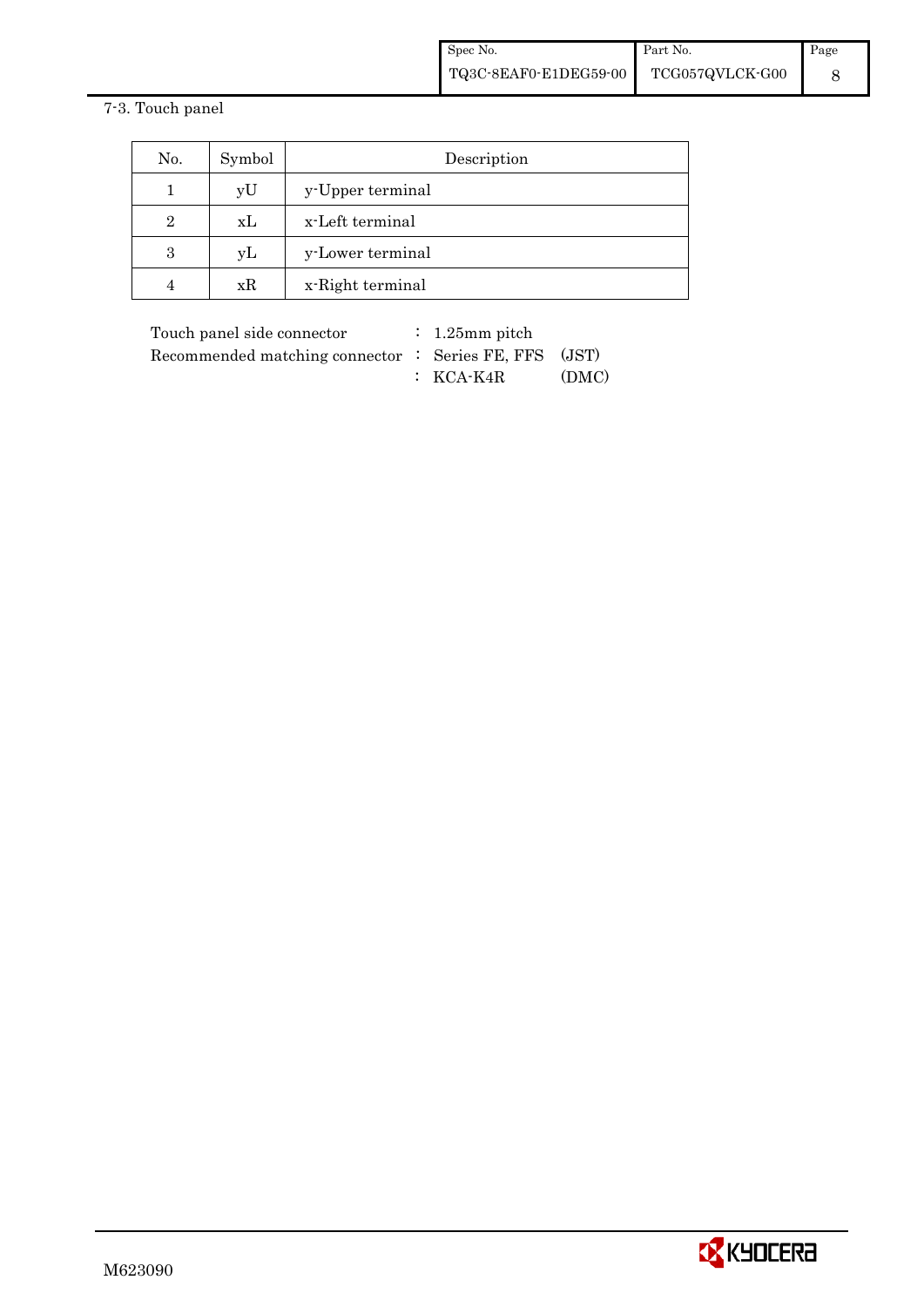## 8. Input timing characteristics

## Item Symbol Min Typ Max Unit Note Frequency  $1/Tc$   $6.3$   $7.0$  MHz Clock Duty ratio  $\begin{array}{|c|c|c|c|c|c|c|c|c|} \hline \end{array}$  Tch/Tc  $\begin{array}{|c|c|c|c|c|c|c|} \hline \end{array}$  60  $\begin{array}{|c|c|c|c|c|c|} \hline \end{array}$  % Set up time Tds 5 - - ns Data Hold time Tdh 10 - - ns  $50.0$  63.6 -  $\mu s$ Cycle TH Horizontal sync. Cycle TH 360 400 450 clock signal Pulse width  $THp \mid 2 \mid 96 \mid 200 \mid clock$ Cycle TV 251 262 280 line Vertical sync. signal Pulse width TVp 2 - 34 line Horizontal display period THd 320 clock Hsync,-Clock phase difference  $\vert$  THc  $\vert$  10  $\vert$  - Tc-10  $\vert$  ns Hsync-Vsync. phase difference  $\vert$  TVh  $\vert$  Tc  $\vert$  - TH-THp  $\vert$  ns Vertical sync. signal start position  $\begin{array}{|c|c|c|c|c|c|c|c|c|} \hline \end{array}$  TVs 7 line Vertical display period  $\overline{Y}$  TVd  $\overline{Z}$  240 line

#### 8-1. Timing characteristics

1) In case of lower frequency, the deterioration of the display quality, flicker etc., may occur.

## 8-2. Horizontal display position

| Item          |                                                    | Symbol | Min     | Typ   | Max     | Unit  | Note |
|---------------|----------------------------------------------------|--------|---------|-------|---------|-------|------|
|               | Set up time                                        | Tes    |         |       | $Te-10$ | ns    |      |
| Enable signal | Pulse width<br>320<br>Tep                          |        | $TH-10$ | clock |         |       |      |
|               | H <sub>SYNC</sub> - Enable signal phase difference |        | 2       |       | TH-340  | clock |      |

1) When ENAB is fixed at "Low", the display starts from the data of C52(clock) as shown in 8-5.

2) The horizontal display position is determined by ENAB signal.

## 8-3. Vertical display position

- 1) The vertical display position (TVs) is 7th line.
- 2) ENAB signal is independent of vertical display position.

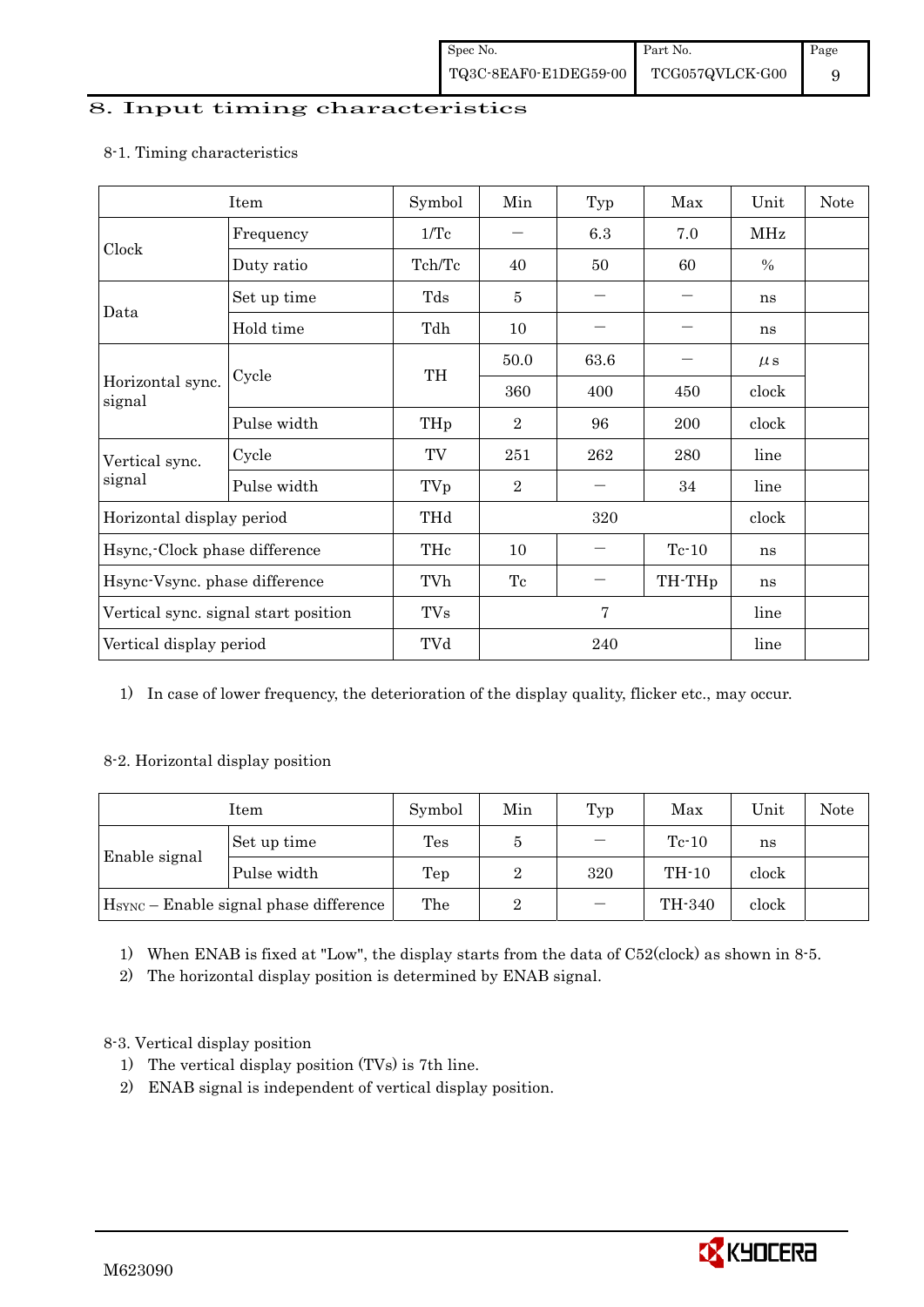8-4. Input Data Signals and Display position on the screen



8-5. Input timing characteristics



- 1) When ENAB is fixed at "Low", the display starts from the data of C52(Clock).
- 2) The vertical display position(TVs) is fixed at 7th line.

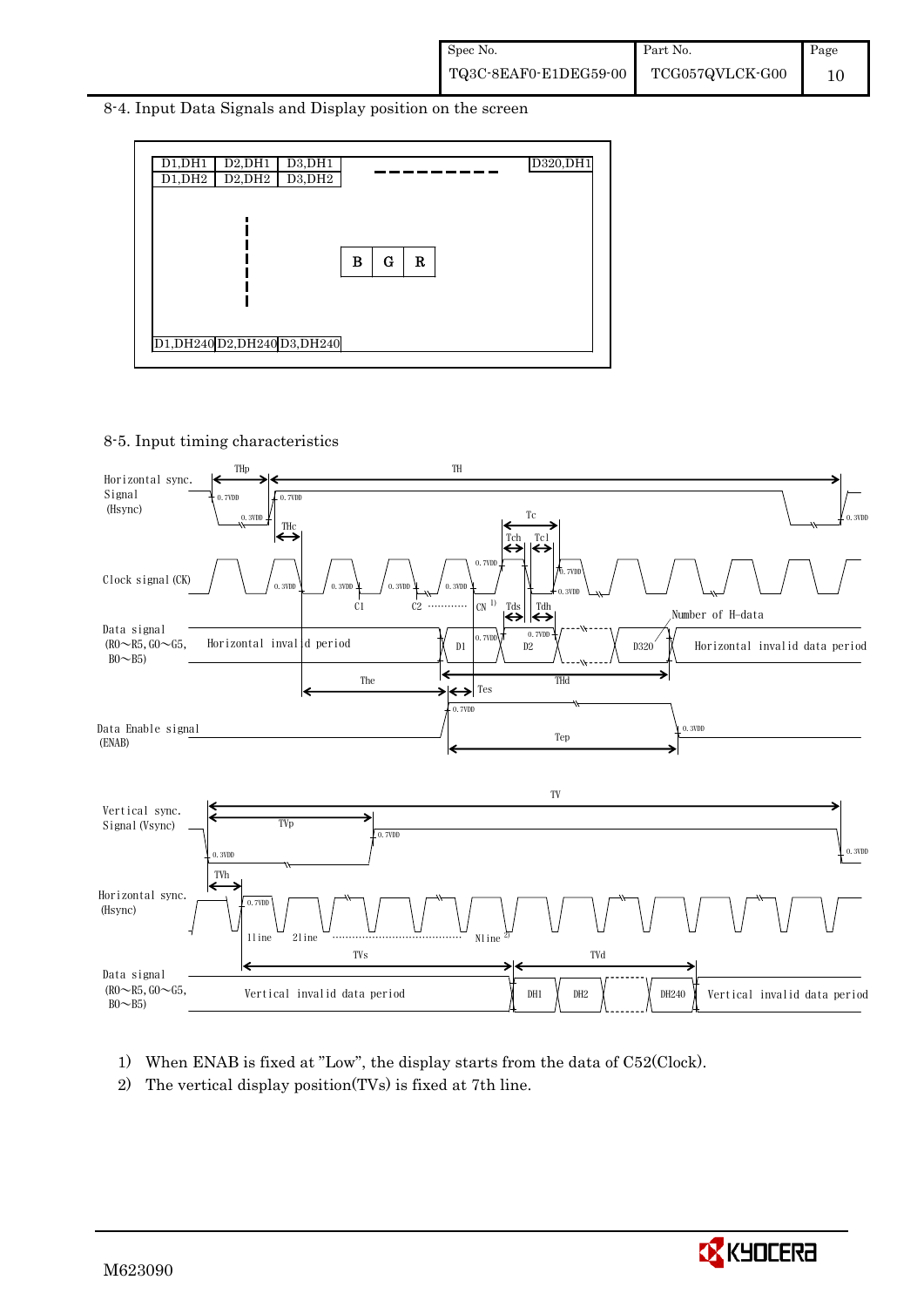## 9. Backlight characteristics

|                            |             |                |                |                          |              | Temp.= $25^{\circ}$ C      |
|----------------------------|-------------|----------------|----------------|--------------------------|--------------|----------------------------|
| Item                       | Symbol      | Min.           | Typ.           | Max.                     | Unit         | <b>Note</b>                |
| Supply voltage             | $V_{IN}B$   | 3.0            | $\blacksquare$ | 5.5                      | V            | Ta= $-20 \sim 70$ °C       |
| ON-OFF (H)                 |             | $0.8V_{IN}B$   | $\blacksquare$ | $V_{IN}B$                | $\mathbf{V}$ | ٠                          |
| ON-OFF (L)                 | <b>BLEN</b> | 0.0            | $\blacksquare$ | $0.2V_{IN}B$             | V            | ٠                          |
| LED forward current        | IF          | $\blacksquare$ | 25.0           |                          |              | $VBRT=0 \sim 1.4 V$        |
| 1)<br>2)                   |             | $\blacksquare$ | 5.0            |                          | mA           | $VBRT = 2.8V$              |
|                            | $I_{IN}B$   | $\blacksquare$ | 760            | 980                      |              | $V_{IN}B = 3.3V$ , IF=25mA |
| Supply current             |             | $\blacksquare$ | 550            | 720                      | mA           | $V_{IN}B = 5.0V$ , IF=25mA |
| 3)<br>4)<br>Operating life | T           | $\blacksquare$ | 50,000         | $\overline{\phantom{0}}$ | $\mathbf h$  | IF= $25mA$ , Ta= $25°C$    |

1) For each LED.

2) A forward current below 8.0mA may reduce the brightness uniformity of the LED backlight. This is because the amount of light from each LED chip is different. Therefore, please evaluate carefully before finalizing the input current.

- 3) When brightness decrease 50% of minimum brightness.
- 4) Life time is estimated data. (Condition : IF=25mA, Ta=25℃ in chamber).
- 5) When you start-up, please charge in sequence of V<sub>IN</sub>B->BLEN, or VBRT. When you shut-down, please stop in sequence of BLEN and/or VBRT->VINB.
- 6) Please do not connect the other than our backlight to this output connector on the PCB.
- 7) In case VDD and  $V_{IN}B$  are supplied by a single power source, VDD &  $V_{IN}B$ , and GND are connected directly and separately from the output on the power source. If the common wire are used for VDD  $\&$ VINB, and for GND, and are split near the PCB, and connect to each LCD driving circuit and backlight driving circuit, a flicker might be occurred due to a ripple between the both circuit.



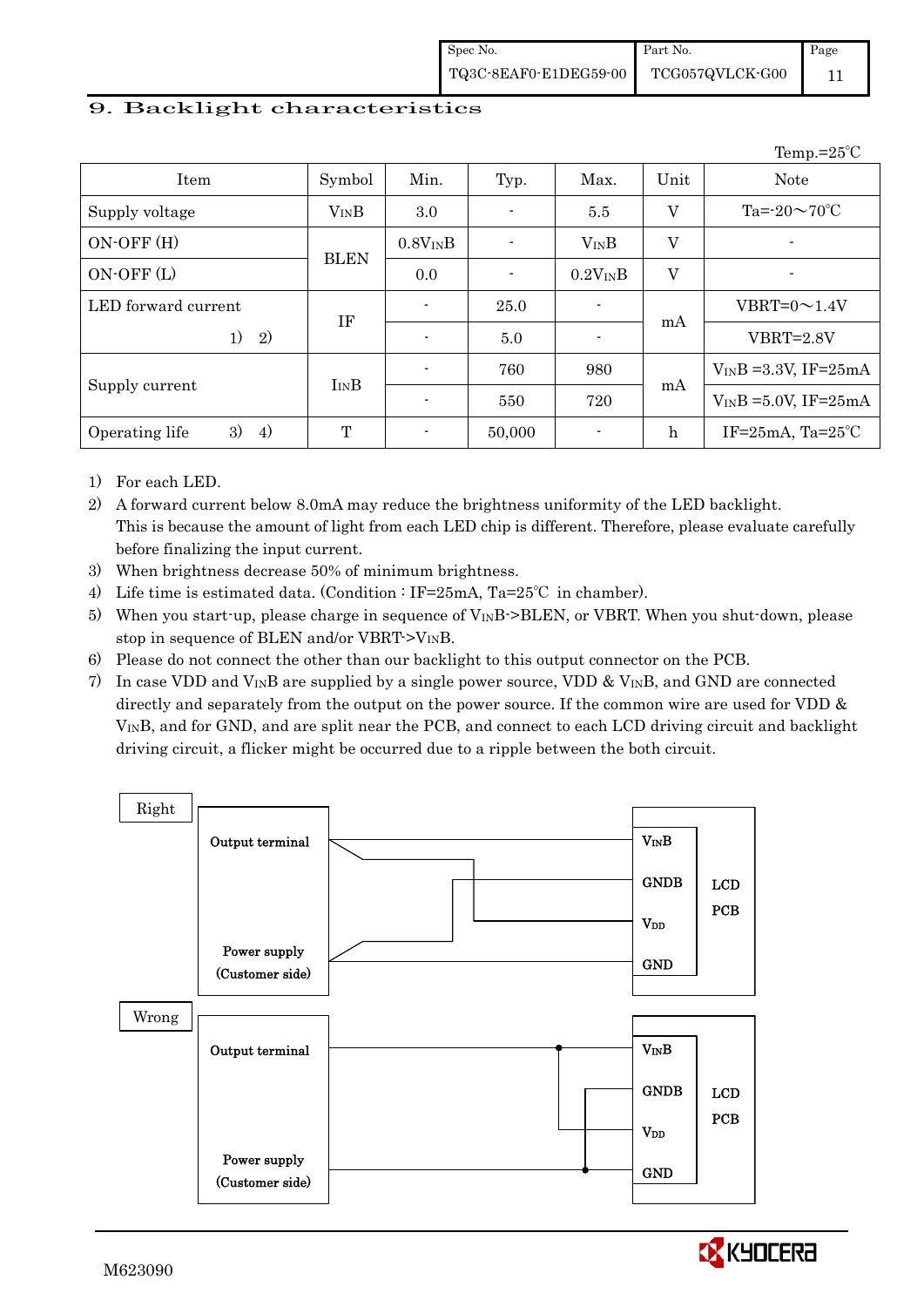#### 8) VBRT-IF characteristics



## 10. Design guidance for analog touch panel

10-1. Electrical (In customer's design, please remember the following considerations.)

- 1) Do not use the current regulated circuit.
- 2) Keep the current limit with top and bottom layer. (Please refer to "Electrical absolute maximum ratings" for details.)
- 3) Analog touch panel can not sense two points touching separately.
- 4) A contact resistance is appeared at the touch point between top and bottom layer. After this resistance has stable read of the touch panel position data.
- 5) Because noise of inverter or peripheral circuits may interfere signal of touch panel itself it is necessary to design carefully in advance to avoid these noise problem.

#### 10-2. Software

- 1) Do the "User Calibration".
- 2) "User Calibration" may be needed with long term using. Include "User Calibration" menu in your software.
- 3) When drawing a line with a stylus, there may be a slight discontinuity when the stylus passes over a spacer-dot. If necessary, please provide a compensation feature within your software.

## 10-3. Mounting on display and housing bezel

- 1) Do not use an adhesive tape to bond it on the front of touch panel and hang it to the housing bezel.
- 2) Never expand the touch panel top layer (PET-film) like a balloon by internal air pressure. The life of the touch panel will be extremely short.
- 3) If a dew will be on the heat-sealed area or exposed traces at the end of a flexible tail, the migration of silver can occur. This will cause sometimes a short circuit.

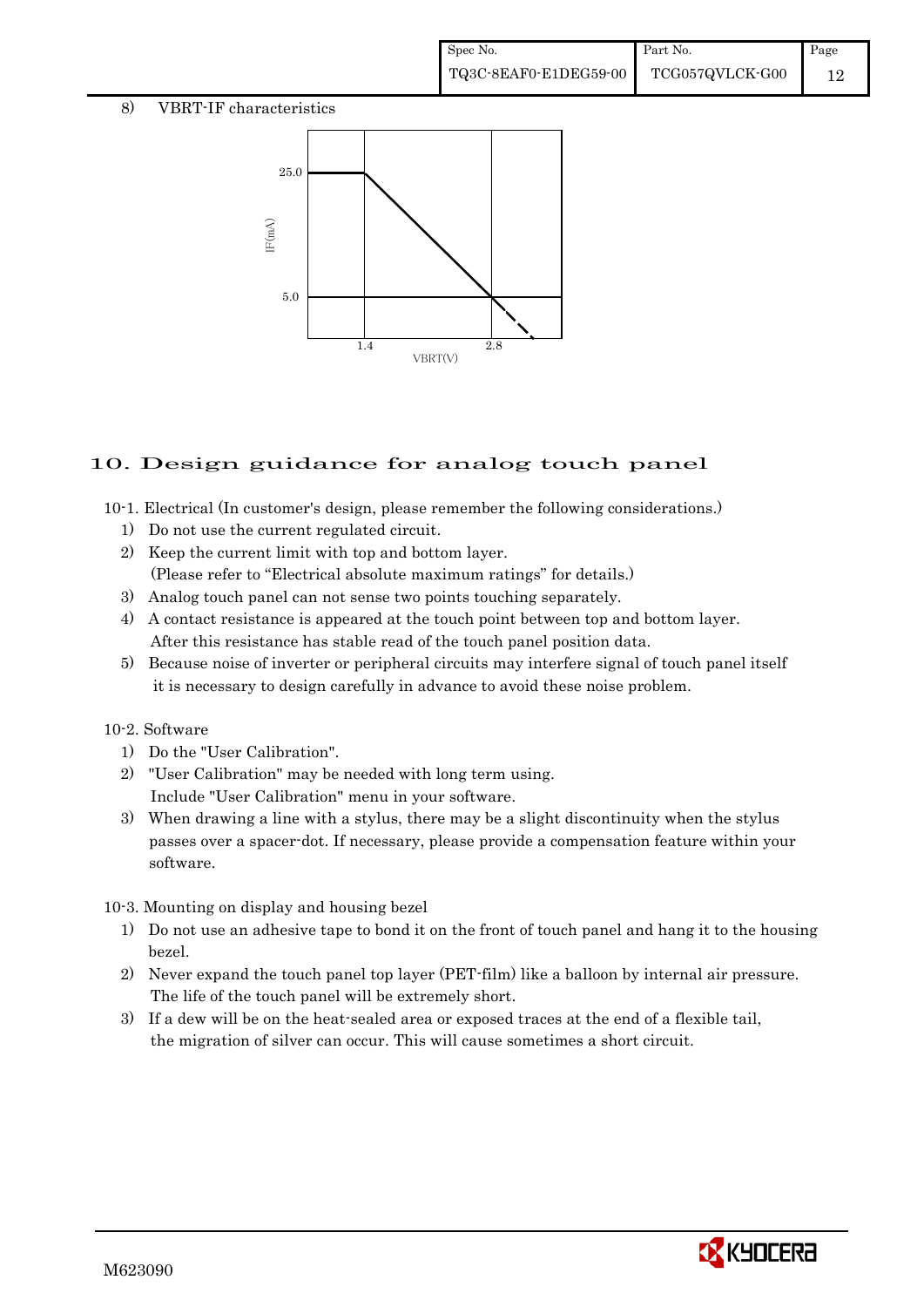### 11. Lot number identification

The lot number shall be indicated on the back of the backlight case of each LCD.

TCG057QVLCK-G00 - ŌŌ - ŌŌ - Ō MADE IN ŌŌŌŌŌ  $\downarrow \downarrow \quad \downarrow \quad \downarrow \qquad \qquad \downarrow$  $1 \ 2 \ 3 \ 4$  5

- No1. No5. above indicate
	- 1. Year code
		- 2. Month code
		- 3. Date
		- 4. Version Number
	- 5. Country of origin (Japan or China)

| Year       | 2009 | 2010 | 2011 | 2012 | 2013 | 2014 |
|------------|------|------|------|------|------|------|
| $\rm Code$ |      |      |      |      | ບ    |      |

| Month | Jan. | Feb. | Mar. | Apr. | May | Jun. |
|-------|------|------|------|------|-----|------|
| Code  |      |      |      |      |     |      |

| Month      | Jul. | Aug. | Sep. | Oct. | Nov. | $\operatorname{Dec.}$ |
|------------|------|------|------|------|------|-----------------------|
| $\rm Code$ |      |      |      | ∡⊾   |      |                       |

## 12. Warranty

#### 12-1. Incoming inspection

Please inspect the LCD within one month after your receipt.

#### 12-2. Production warranty

 Kyocera warrants its LCD's for a period of 12 months from the ship date. Kyocera shall, by mutual agreement, replace or re-work defective LCD's that are shown to be Kyocera's responsibility.

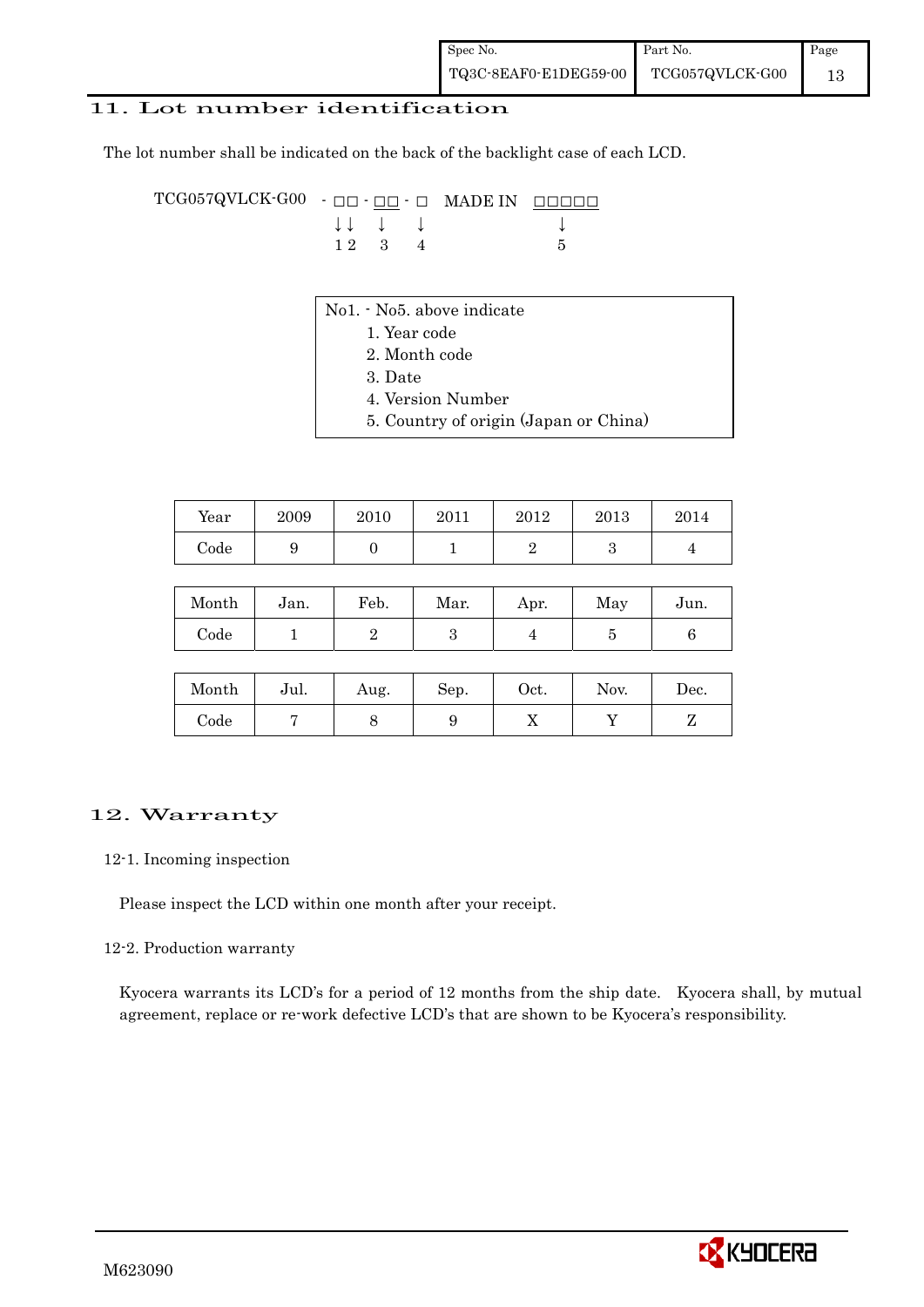### 13. Precautions for use

- 13-1. Installation of the LCD
- 1) The LCD has a grounding hole. Please ground the LCD to prevent noise and to stabilize its performance as circumstances demand.
- 2) The LCD shall be installed so that there is no pressure on the LSI chips.
- 3) The LCD shall be installed flat, without twisting or bending.
- 4) Please refer to the following our recommendable value of Clamp-down torque when installing. Clamp-down torque : 0.32±0.03N・m Please set up 'SPEED-LOW', 'SOFT START-SLOW' when using electric driver. Recommendable screw JIS tapping screw two types nominal dia.3.0mm installing boss hole depth 3.5±0.5mm Please be careful not to use high torque which may damage LCD in installation.
- 13-2. Static electricity
- 1) Since CMOS ICs are mounted directly onto the LCD glass, protection from static electricity is required.
- 2) Workers should use body grounding. Operator should wear ground straps.

#### 13-3. LCD operation

1) The LCD shall be operated within the limits specified. Operation at values outside of these limits may shorten life, and/or harm display images.

#### 13-4. Storage

- 1) The LCD shall be stored within the temperature and humidity limits specified. Store in a dark area, and protect the LCD from direct sunlight or fluorescent light.
- 2) Always store the LCD so that it is free from external pressure onto it.

13-5. Usage

- 1) DO NOT store in a high humidity environment for extended periods. Polarizer degradation bubbles, and/or peeling off of the polarizer may result.
- 2) Do not push or rub the touch panel's surface with hard to sharp objects such as knives, or the touch panel may be scratched.
- 3) When the touch panel is dirty, gently wipe the surface with a soft cloth, sometimes moistened by mild detergent or alcohol. If a hazardous chemical is dropped on the touch panel by mistake, wipe it off right away to prevent human contact.
- 4) Touch panel edges are sharp. Handle the touch panel with enough care to prevent cuts.
- 5) Always keep the LCD free from condensation during testing. Condensation may permanently spot or stain the polarizer.
- 6) Do not disassemble LCD because it will result in damage.
- 7) This Kyocera LCD has been specifically designed for use in general electronic devices, but not for use in a special environment such as usage in an active gas. Hence, when the LCD is supposed to be used in a special environment, evaluate the LCD thoroughly beforehand and do not expose the LCD to chemicals such as an active gas.
- 8) Please do not use solid-base image pattern for long hours because a temporary afterimage may appear. We recommend using screen saver etc. in cases where a solid-base image pattern must be used.
- 9) Liquid crystal may leak when the LCD is broken. Be careful not to let the fluid go into your eyes and mouth. In the case the fluid touches your body; rinse it off right away with water and soap.

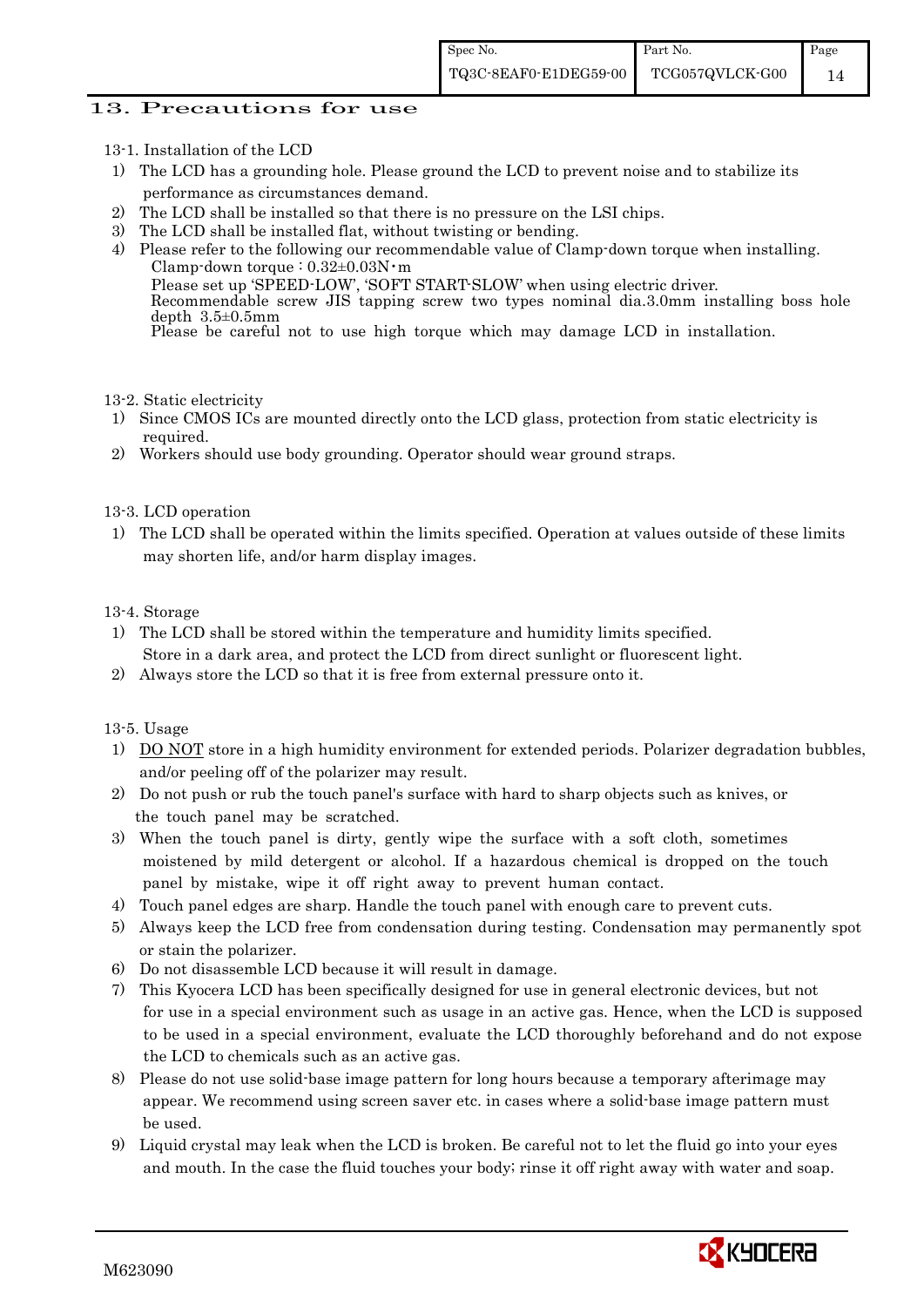## 14. Reliability test data

| Test item                            | Test condition                                                                                       | Test time               |                                                                                     | Judgement                                                                                            |
|--------------------------------------|------------------------------------------------------------------------------------------------------|-------------------------|-------------------------------------------------------------------------------------|------------------------------------------------------------------------------------------------------|
| High temp.<br>atmosphere             | 80°C                                                                                                 | 240h                    | Display function<br>Display quality<br>Current consumption                          | $\therefore$ No defect<br>$\therefore$ No defect<br>$\therefore$ No defect                           |
| Low temp.<br>atmosphere              | $-30\degree C$                                                                                       | 240h                    | Display function<br>Display quality<br>Current consumption                          | $\therefore$ No defect<br>: No defect<br>: No defect                                                 |
| High temp.<br>humidity<br>atmosphere | $40^{\circ}$ C 90% RH                                                                                | 240h                    | Display function<br>Display quality<br>Current consumption                          | $\therefore$ No defect<br>$\therefore$ No defect<br>: No defect                                      |
| Temp. cycle                          | $-30\degree C$<br>0.5 <sub>h</sub><br>R.T.<br>0.5 <sub>h</sub><br>$80^{\circ}$ C<br>0.5 <sub>h</sub> | 10cycles                | Display function<br>Display quality<br>Current consumption                          | $\therefore$ No defect<br>: No defect<br>: No defect                                                 |
| High temp.<br>operation              | $70^{\circ}$ C                                                                                       | 500h                    | Display function<br>Display quality<br>Current consumption                          | $\therefore$ No defect<br>: No defect<br>: No defect                                                 |
| Point<br>Activation<br>life          | Polyacetal stylus<br>(R0.8)<br>Hitting force 3N<br>Hitting speed<br>2 time/s                         | one<br>million<br>times | Terminal resistance<br>Insulation resistance<br>Linearity<br><b>Actuation Force</b> | $\therefore$ No defect<br>$\therefore$ No defect<br>$\therefore$ No defect<br>$\therefore$ No defect |

1) Each test item uses a test LCD only once. The tested LCD is not used in any other tests.

2) The LCD is tested in circumstances in which there is no condensation.

3) The reliability test is not an out-going inspection.

4) The result of the reliability test is for your reference purpose only. The reliability test is conducted only to examine the LCD's capability.

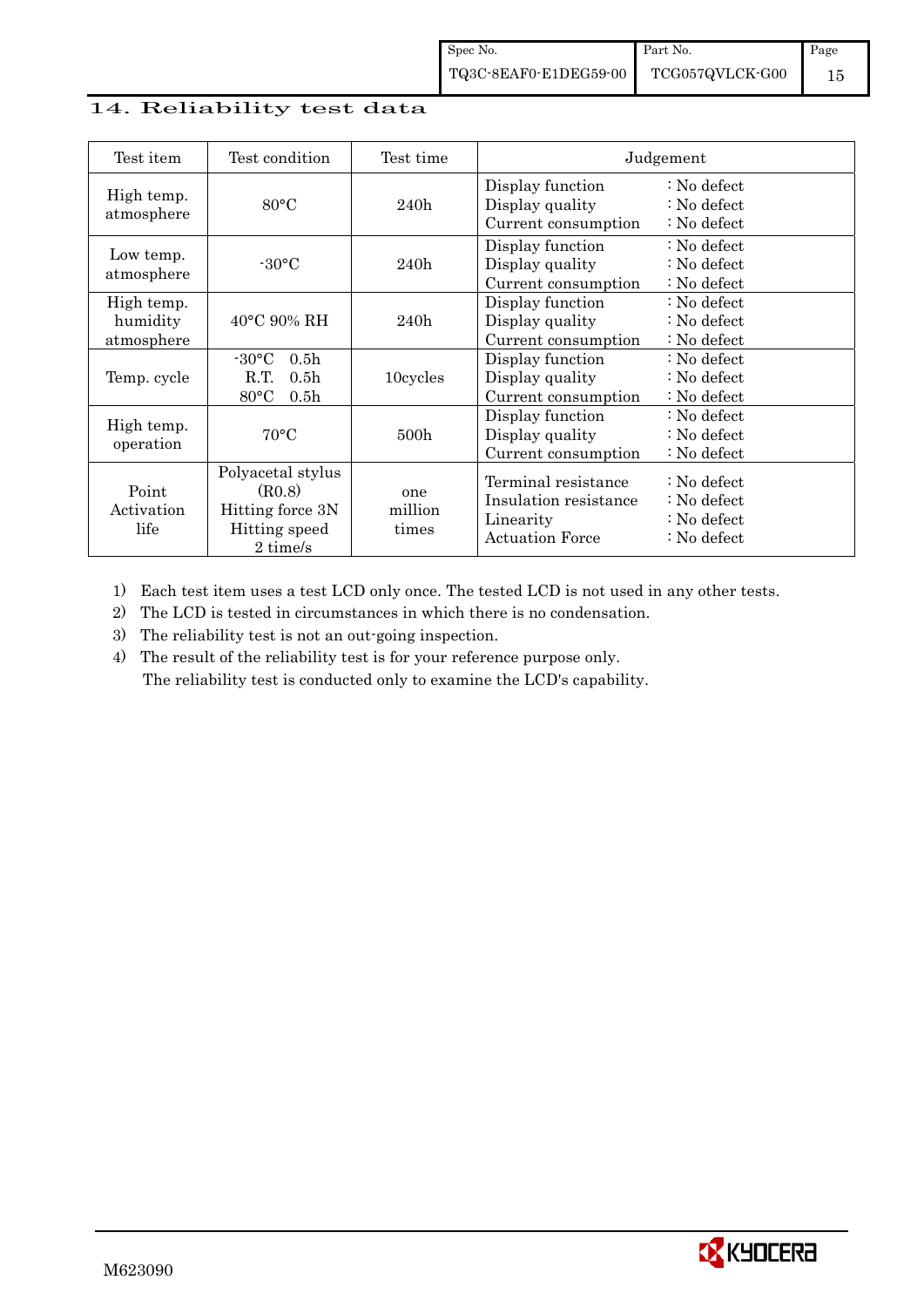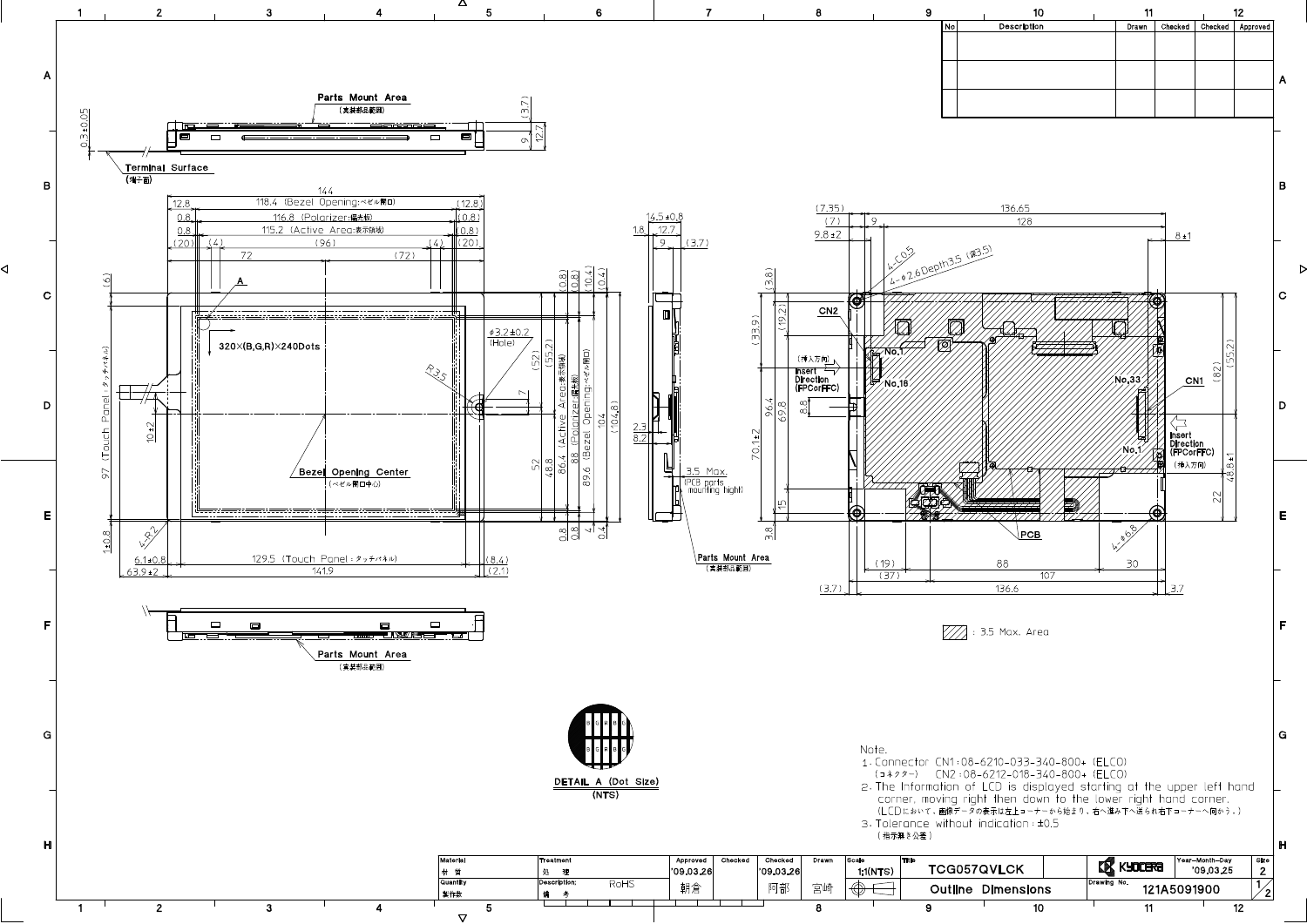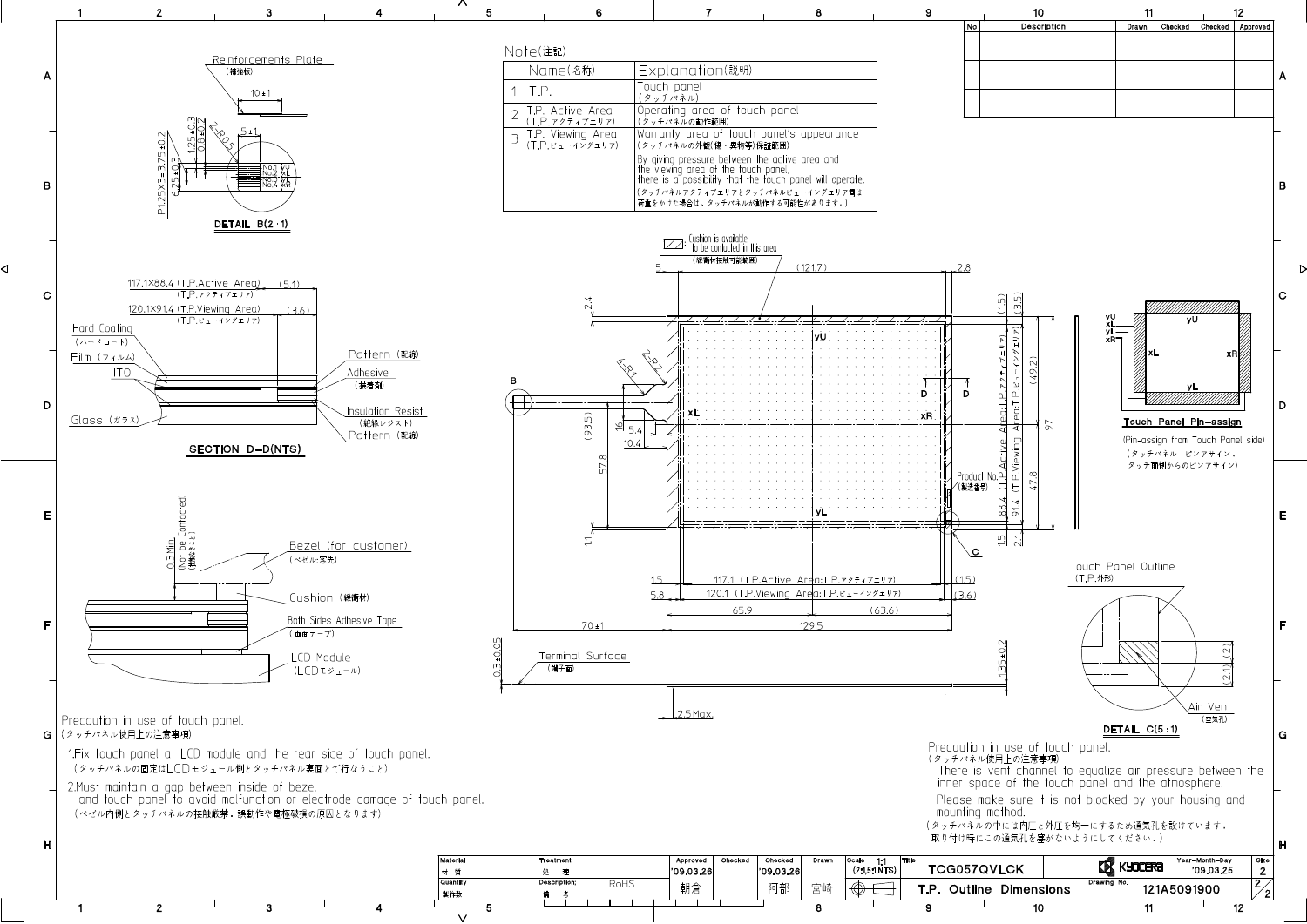| Spec No. | TQ3C-8EAF0-E2DEG59-00 |
|----------|-----------------------|
| Date     | April 10, 2009        |

## KYOCERA INSPECTION STANDARD

## TYPE : TCG057QVLCK-G00

## KYOCERA CORPORATION KAGOSHIMA HAYATO PLANT LCD DIVISION

| Original       |          | Designed by $:$ Engineering dept. | Confirmed by $:QA$ dept. |                                                   |          |
|----------------|----------|-----------------------------------|--------------------------|---------------------------------------------------|----------|
| Issue Date     | Prepared | Checked                           | Approved                 | Checked                                           | Approved |
| April 10, 2009 |          |                                   |                          | S. Oshita H. Tokunnir (4. Marsumoto J. Sakagnchi) | Ú        |

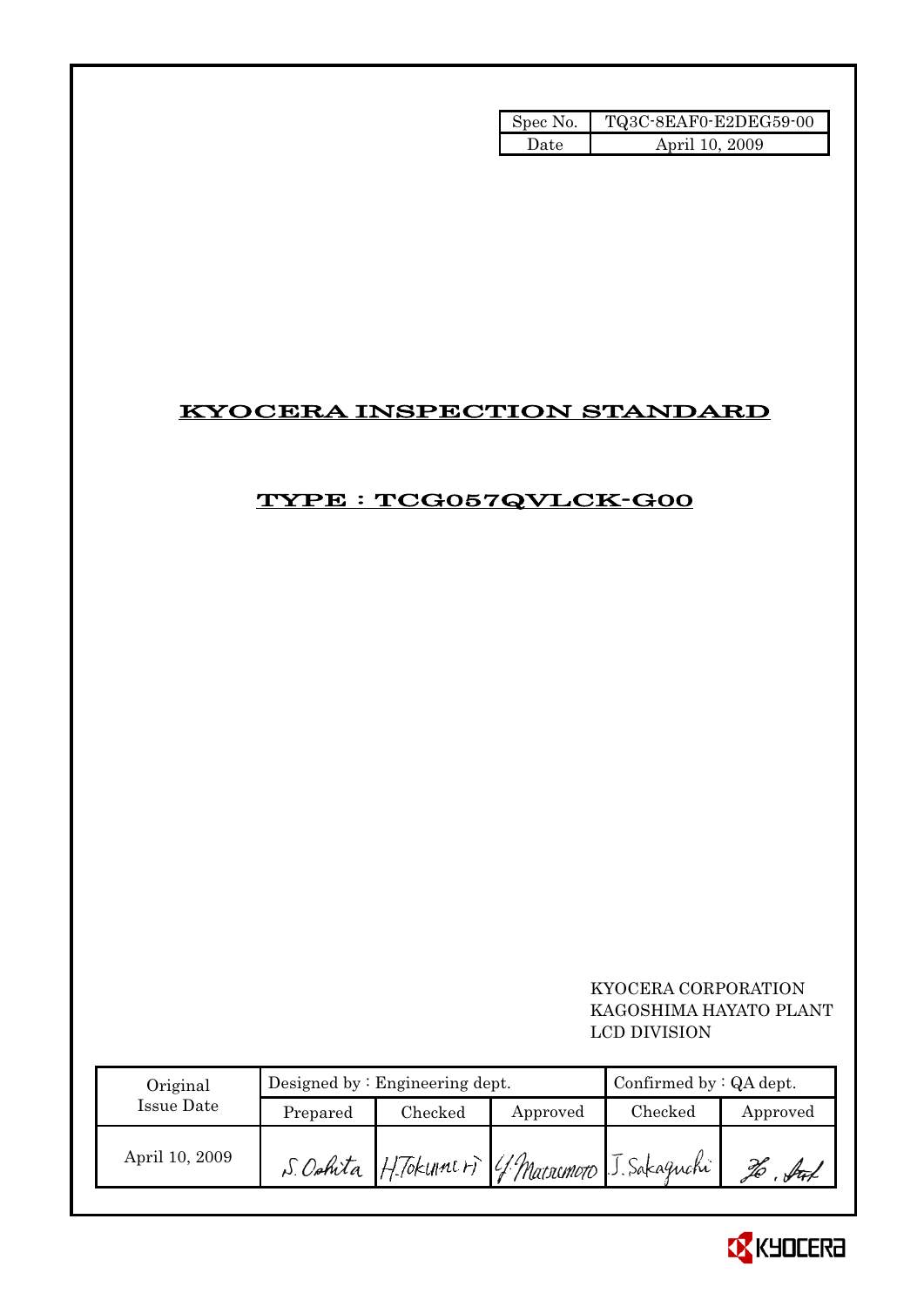| Spec No.              | <b>Part No.</b> | Page |
|-----------------------|-----------------|------|
| TQ3C-8EAF0-E2DEG59-00 | TCG057QVLCK-G00 |      |

| Revision record |             |          |  |                                 |                        |                         |          |
|-----------------|-------------|----------|--|---------------------------------|------------------------|-------------------------|----------|
|                 |             |          |  | Designed by : Engineering dept. |                        | Confirmed by : QA dept. |          |
| $\rm{Date}$     |             | Prepared |  | Checked                         | ${\Large\bf Approved}$ | $\rm Checked$           | Approved |
|                 |             |          |  |                                 |                        |                         |          |
|                 |             |          |  |                                 |                        |                         |          |
| Rev.No.         | $\rm{Date}$ | Page     |  |                                 | Descriptions           |                         |          |
|                 |             |          |  |                                 |                        |                         |          |
|                 |             |          |  |                                 |                        |                         |          |
|                 |             |          |  |                                 |                        |                         |          |
|                 |             |          |  |                                 |                        |                         |          |
|                 |             |          |  |                                 |                        |                         |          |
|                 |             |          |  |                                 |                        |                         |          |
|                 |             |          |  |                                 |                        |                         |          |
|                 |             |          |  |                                 |                        |                         |          |
|                 |             |          |  |                                 |                        |                         |          |
|                 |             |          |  |                                 |                        |                         |          |
|                 |             |          |  |                                 |                        |                         |          |
|                 |             |          |  |                                 |                        |                         |          |
|                 |             |          |  |                                 |                        |                         |          |
|                 |             |          |  |                                 |                        |                         |          |
|                 |             |          |  |                                 |                        |                         |          |
|                 |             |          |  |                                 |                        |                         |          |
|                 |             |          |  |                                 |                        |                         |          |
|                 |             |          |  |                                 |                        |                         |          |
|                 |             |          |  |                                 |                        |                         |          |
|                 |             |          |  |                                 |                        |                         |          |
|                 |             |          |  |                                 |                        |                         |          |
|                 |             |          |  |                                 |                        |                         |          |
|                 |             |          |  |                                 |                        |                         |          |
|                 |             |          |  |                                 |                        |                         |          |
|                 |             |          |  |                                 |                        |                         |          |
|                 |             |          |  |                                 |                        |                         |          |
|                 |             |          |  |                                 |                        |                         |          |
|                 |             |          |  |                                 |                        |                         |          |
|                 |             |          |  |                                 |                        |                         |          |
|                 |             |          |  |                                 |                        |                         |          |
|                 |             |          |  |                                 |                        |                         |          |
|                 |             |          |  |                                 |                        |                         |          |
|                 |             |          |  |                                 |                        |                         |          |
|                 |             |          |  |                                 |                        |                         |          |
|                 |             |          |  |                                 |                        |                         |          |

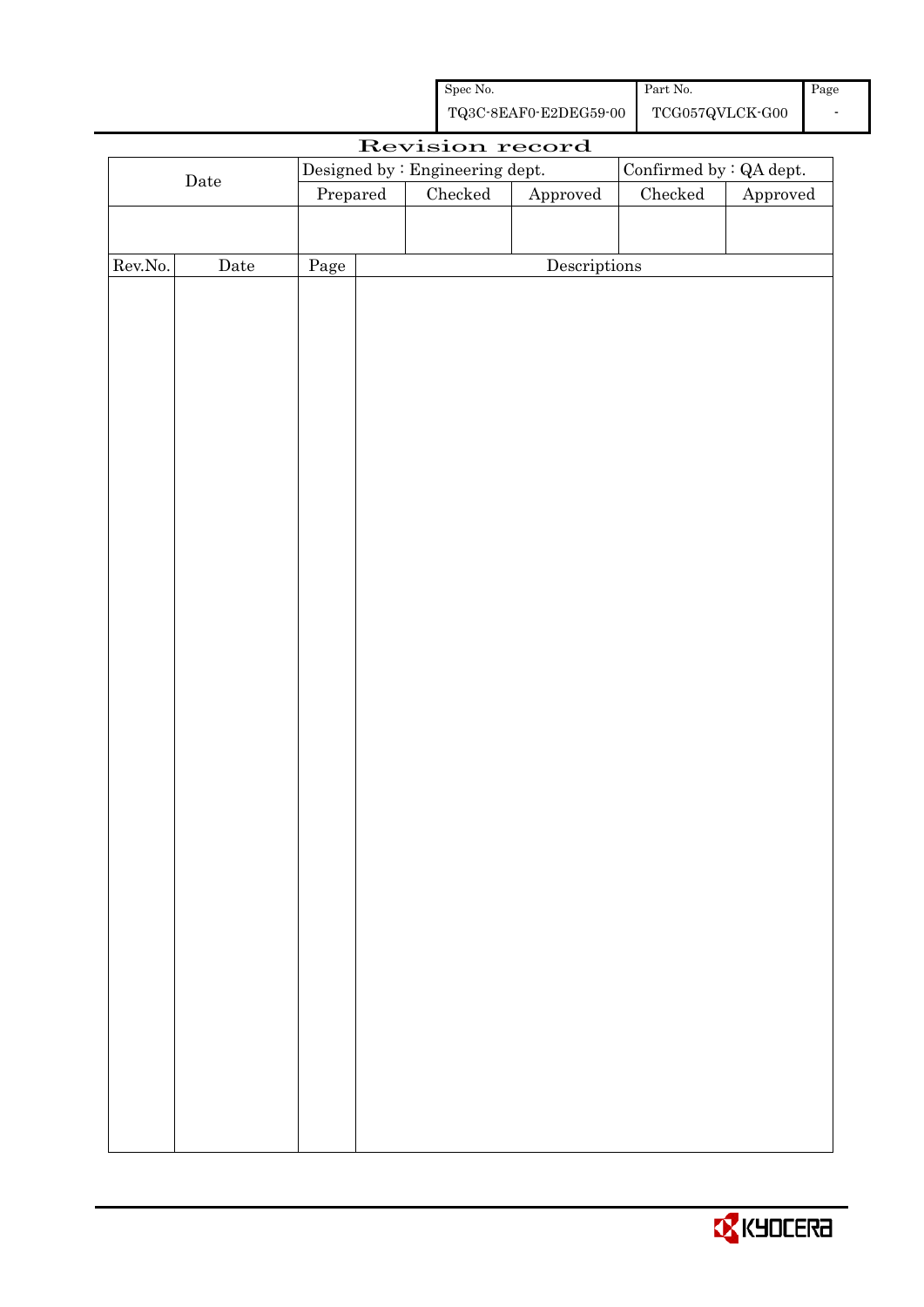| 1) Note         |             |                           |                                                                                        |  |  |  |
|-----------------|-------------|---------------------------|----------------------------------------------------------------------------------------|--|--|--|
|                 | Note        |                           |                                                                                        |  |  |  |
| General         | 1.          |                           | Customer identified anomalies not defined within this inspection standard shall be     |  |  |  |
|                 |             |                           | reviewed by Kyocera, and an additional standard shall be determined by mutual          |  |  |  |
|                 | consent.    |                           |                                                                                        |  |  |  |
|                 | 2.          |                           | This inspection standard about the image quality shall be applied to any defect within |  |  |  |
|                 |             |                           | the active area and shall not be applicable to outside of the area.                    |  |  |  |
|                 |             |                           |                                                                                        |  |  |  |
|                 | 3.          | Inspection conditions     |                                                                                        |  |  |  |
|                 | Luminance   |                           | : 500 Lux min.                                                                         |  |  |  |
|                 |             | Inspection distance       | $:300$ mm.                                                                             |  |  |  |
|                 | Temperature |                           | : 25 $\pm$ 5°C                                                                         |  |  |  |
|                 | Direction   |                           | : Directly above                                                                       |  |  |  |
| Definition of   | Dot defect  | Bright dot defect         | The dot is constantly "on" when power applied to the                                   |  |  |  |
| inspection item |             |                           | LCD, even when all "Black" data sent to the screen.                                    |  |  |  |
|                 |             |                           | Inspection tool: 5% Transparency neutral density filter.                               |  |  |  |
|                 |             |                           | Count dot: If the dot is visible through the filter.                                   |  |  |  |
|                 |             |                           | Don't count dot: If the dot is not visible through the                                 |  |  |  |
|                 |             |                           | filter.                                                                                |  |  |  |
|                 |             |                           | $G$ B $R$ $G$ B $R$ $G$ B                                                              |  |  |  |
|                 |             |                           | RGBRGBRGB                                                                              |  |  |  |
|                 |             |                           | dot defect<br>RGBRGBRGB                                                                |  |  |  |
|                 |             | Black dot defect          | The dot is constantly "off" when power applied to the                                  |  |  |  |
|                 |             |                           | LCD, even when all "White" data sent to the screen.                                    |  |  |  |
|                 |             | Adjacent dot              | Adjacent dot defect is defined as two or more bright dot                               |  |  |  |
|                 |             |                           | defects or black dot defects.                                                          |  |  |  |
|                 |             |                           |                                                                                        |  |  |  |
|                 |             |                           | RGBRGBRG                                                                               |  |  |  |
|                 |             |                           | RGBRGBRGB<br>dot defect                                                                |  |  |  |
|                 |             |                           | RGBRGBR<br>G<br>B                                                                      |  |  |  |
|                 | External    | Bubble, Scratch,          | Visible operating (all pixels "Black" or "White") and non                              |  |  |  |
|                 | inspection  | Foreign particle          | operating.                                                                             |  |  |  |
|                 |             | (Polarizer, Cell,         |                                                                                        |  |  |  |
|                 |             | Backlight)                |                                                                                        |  |  |  |
|                 |             | Appearance                | Does not satisfy the value at the spec.                                                |  |  |  |
|                 |             | inspection                |                                                                                        |  |  |  |
|                 | Others      | LED wire                  | Damaged to the LED wires connector, pin, functional                                    |  |  |  |
|                 |             |                           | failure or appearance failure.                                                         |  |  |  |
|                 | Definition  | Definition of circle size | Definition of linear size                                                              |  |  |  |
|                 | of size     |                           |                                                                                        |  |  |  |
|                 |             |                           |                                                                                        |  |  |  |
|                 |             |                           |                                                                                        |  |  |  |
|                 |             |                           |                                                                                        |  |  |  |
|                 |             |                           |                                                                                        |  |  |  |
|                 |             | $d = (a + b)/2$           |                                                                                        |  |  |  |
|                 |             |                           |                                                                                        |  |  |  |

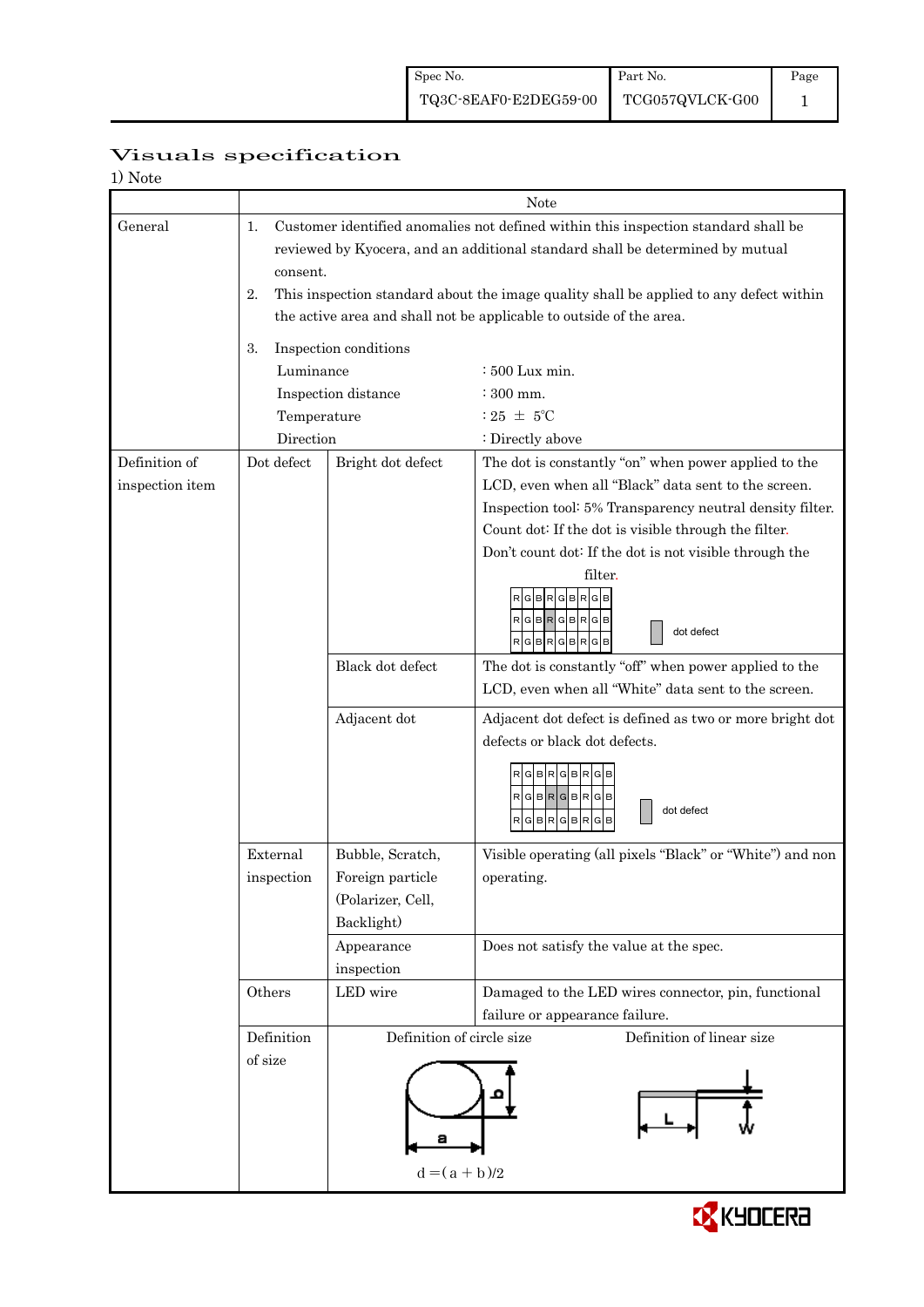| Spec No.                              | Part No. | Page |
|---------------------------------------|----------|------|
| TQ3C-8EAF0-E2DEG59-00 TCG057QVLCK-G00 |          |      |

## 2) Standard

| Classification    |                     | Inspection item     |                      | Judgement standard              |                     |                            |                   |  |
|-------------------|---------------------|---------------------|----------------------|---------------------------------|---------------------|----------------------------|-------------------|--|
| Defect            | Dot                 | Bright dot defect   |                      | Acceptable number               |                     | :4                         |                   |  |
| (in LCD           | defect              |                     |                      | Bright dot spacing              |                     | : 5 mm or more             |                   |  |
| glass)            |                     | Black dot defect    |                      | Acceptable number               |                     | $\therefore$ 5             |                   |  |
|                   |                     |                     |                      | Black dot spacing               |                     | $\frac{1}{2}$ 5 mm or more |                   |  |
|                   |                     | 2 dot join          | Bright dot<br>defect | Acceptable number               |                     | $\colon 2$                 |                   |  |
|                   |                     |                     | Black dot<br>defect  | Acceptable number               | $\colon 3$          |                            |                   |  |
|                   |                     | 3 or more dots join |                      | Acceptable number               |                     | $\colon 0$                 |                   |  |
|                   |                     | Total dot defects   |                      | Acceptable number               |                     | $:5$ Max                   |                   |  |
|                   | Others              | White dot, Dark dot |                      |                                 |                     |                            |                   |  |
|                   |                     | (Circle)            |                      | Size (mm)                       |                     |                            | Acceptable number |  |
|                   |                     |                     |                      | $d \leq 0.2$                    |                     |                            | (Neglected)       |  |
|                   |                     |                     |                      | $0.2\,<\,\mathrm{d}\,\leq\,0.4$ |                     |                            | 5                 |  |
|                   |                     |                     |                      | $0.4 \leq d \leq 0.5$           |                     |                            | $\sqrt{3}$        |  |
|                   |                     |                     |                      | 0.5 < d                         |                     |                            | $\Omega$          |  |
|                   | External inspection | Polarizer (Scratch) |                      |                                 |                     |                            |                   |  |
| (Defect on        |                     |                     |                      | Width (mm)                      | Length (mm)         |                            | Acceptable number |  |
| Polarizer or      |                     |                     |                      | $W \leq 0.1$                    |                     |                            | (Neglected)       |  |
| between Polarizer |                     |                     |                      |                                 |                     | L $\leq 5.0$               | (Neglected)       |  |
|                   |                     |                     |                      | $0.1 \le W \le 0.3$             | $5.0 \leq L$        | $\mathbf{0}$               |                   |  |
|                   | and LCD glass)      |                     | $0.3 \leq W$         |                                 |                     | $\overline{0}$             |                   |  |
|                   |                     | Polarizer (Bubble)  |                      |                                 |                     |                            |                   |  |
|                   |                     |                     |                      | Size (mm)                       |                     |                            | Acceptable number |  |
|                   |                     |                     |                      | $d \leq 0.2$                    |                     | (Neglected)                |                   |  |
|                   |                     |                     |                      | $0.2\,<\,\mathrm{d}\,\leq\,0.3$ |                     |                            | $\overline{5}$    |  |
|                   |                     |                     |                      | $0.3\,<\,\mathrm{d}\,\leq\,0.5$ |                     |                            | $\,3\,$           |  |
|                   |                     |                     |                      | 0.5 < d                         |                     |                            | $\Omega$          |  |
|                   |                     | Foreign particle    |                      |                                 |                     |                            |                   |  |
|                   |                     | (Circular shape)    |                      | Size (mm)                       |                     |                            | Acceptable number |  |
|                   |                     |                     |                      | $d~\leq~0.2$                    |                     | (Neglected)                |                   |  |
|                   |                     |                     |                      | $0.2\,<\,\mathrm{d}\,\leq\,0.4$ |                     | 5                          |                   |  |
|                   |                     |                     |                      | $0.4~\leq~\mathrm{d}~\leq~0.5$  |                     | $\boldsymbol{3}$           |                   |  |
|                   |                     |                     |                      | $0.5\,<\,$ d                    |                     |                            | $\overline{0}$    |  |
|                   |                     | Foreign particle    |                      |                                 |                     |                            |                   |  |
|                   |                     | (Linear shape)      |                      | Width (mm)                      | Length (mm)         |                            | Acceptable number |  |
|                   |                     | Scratch             |                      | $W \leq 0.03$                   |                     |                            | (Neglected)       |  |
|                   |                     |                     |                      |                                 |                     | L $\leq$ 2.0               | (Neglected)       |  |
|                   |                     |                     |                      | $0.03 \le W \le 0.1$            | $2.0 \le L \le 4.0$ |                            | $\,3$             |  |
|                   |                     |                     |                      |                                 | $4.0 \leq L$        |                            | $\boldsymbol{0}$  |  |
|                   |                     |                     |                      | $0.1 \leq W$                    |                     |                            | (According to     |  |
|                   |                     |                     |                      |                                 |                     |                            | circular shape)   |  |